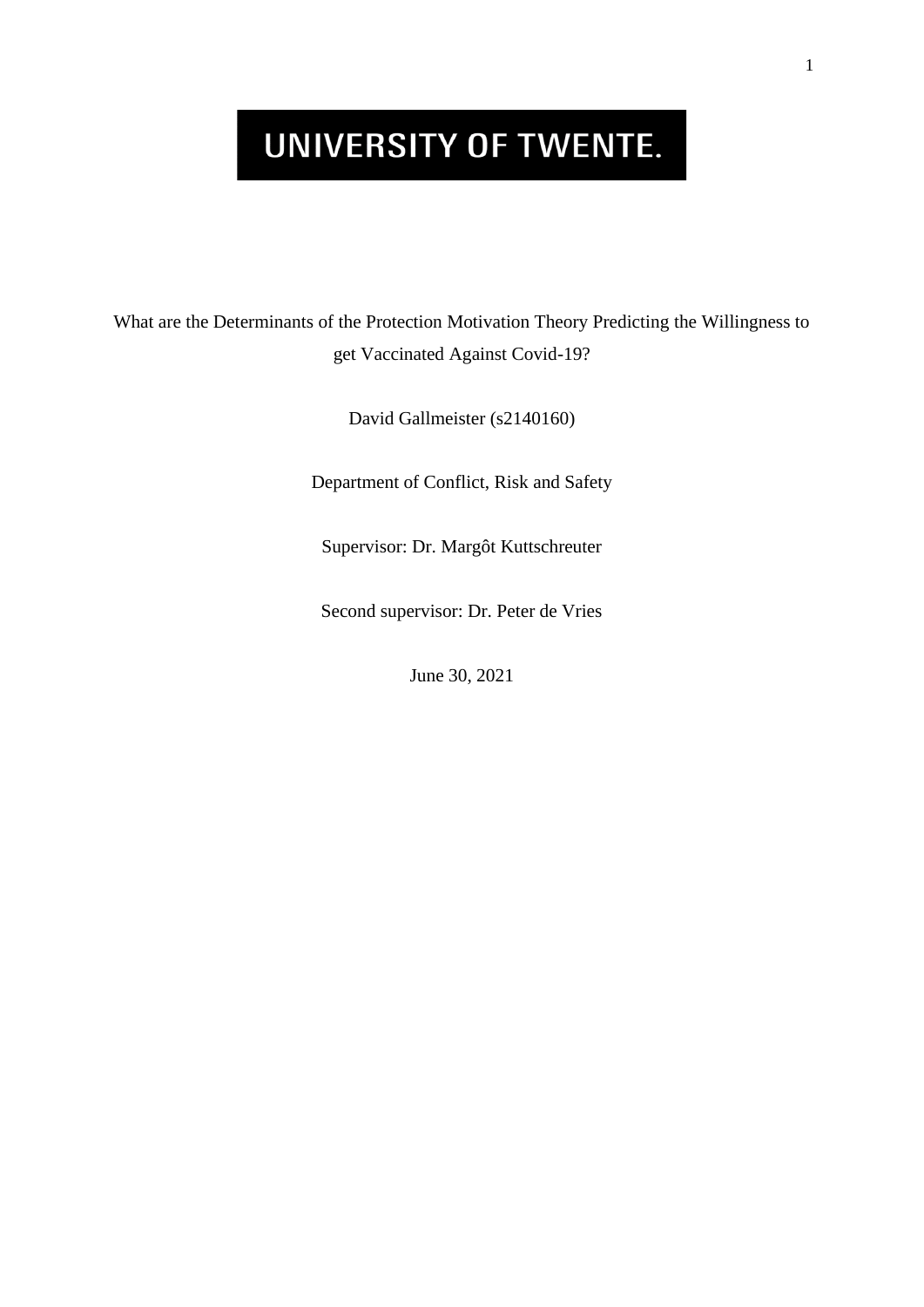#### **Abstract**

Vaccines are the most effective way to combat the Covid-19 pandemic. As many people as possible need to be vaccinated. However, not everyone is willing to get vaccinated in the first place. To be able to increase vaccination rates, it is relevant to know the reasons for people's vaccine hesitancy. Therefore, it is proposed that the Protection Motivation Theories constructs threat appraisal, response-efficacy, self-efficacy, and costs of adaptive behaviour mediate the relationship between the individual characteristics' conspiracy beliefs, vaccine scepticism, subjective well-being, and self-regulation with willingness to get vaccinated against Covid-19. To do so, a cross-sectional online survey with 113 participants was conducted. A mediation analysis was run to test whether the constructs of Protection Motivation Theory can account for the mediating role. It was found that response-efficacy mediates the relationship between vaccine scepticism and willingness to get vaccinated. People with higher vaccine scepticism have lower response efficacy and therefore, lower willingness to get vaccinated. Additionally, self-efficacy mediates the relationship between subjective well-being and willingness to get vaccinated. People with lower subjective well-being have lower self-efficacy and therefore lower willingness to get vaccinated against Covid-19. This study reveals that constructs from Protection Motivation Theory can be used by policymakers to increase willingness to get vaccinated against Covid-19 among citizens and deliver valuable insights in tackling further pandemics and other diseases.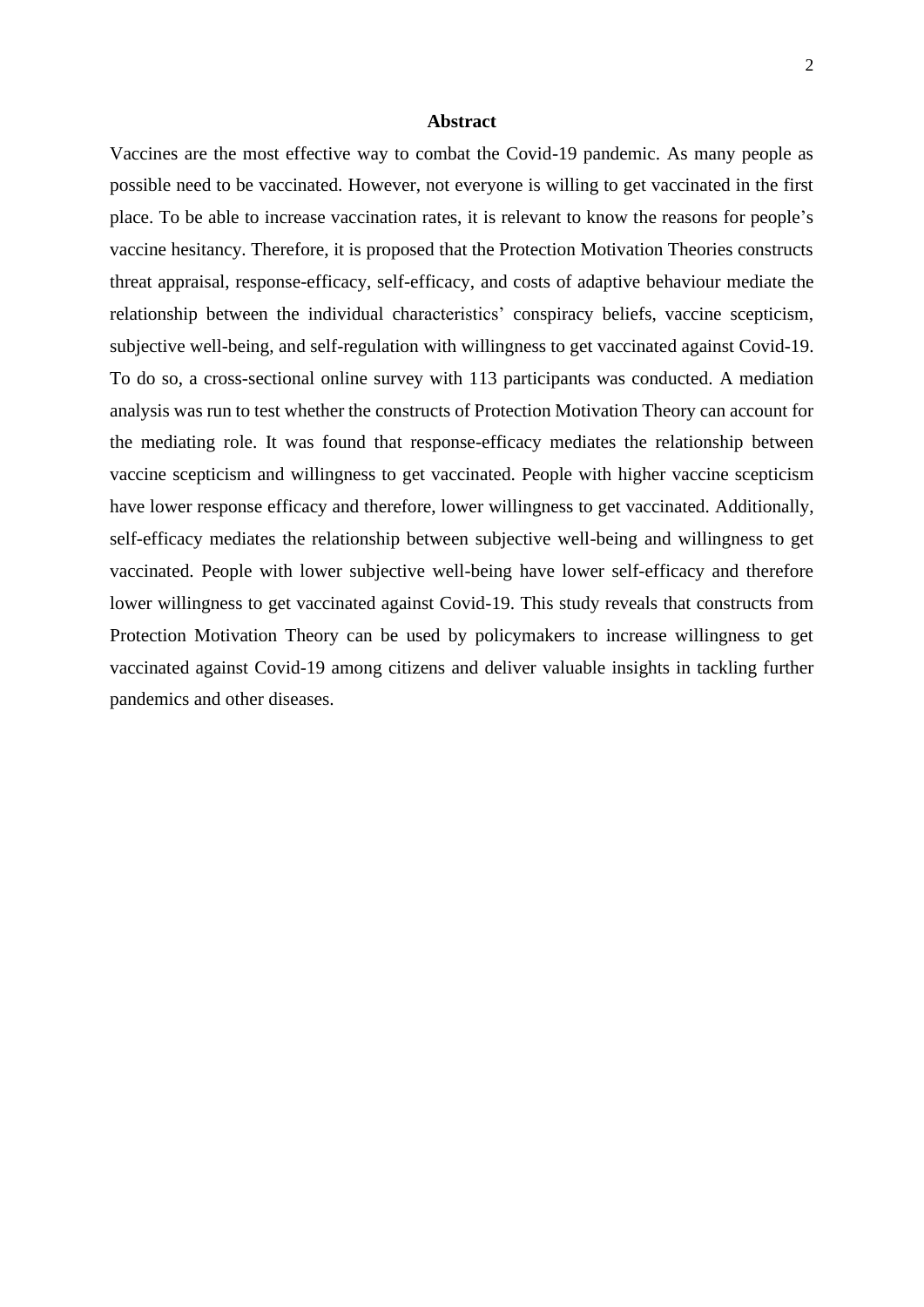## **What are the Determinants of the Protection Motivation Theory Predicting the Willingness to get Vaccinated Against Covid-19?**

Every minute, about three humans lose their lives to diseases that could have been prevented by a vaccine (WHO, 2017). In 2019, Covid-19, which stands for Coronavirus Disease 2019 was discovered following an outbreak in Wuhan, China (WHO, 2020). It was declared a pandemic on March 11th 2020 (Venkatachary et al., 2020). About 20% of the people infected develop serious symptoms (WHO, 2020). Until June 2021, there were about 176 million confirmed cases and about 3.8 million deaths worldwide (WHO, 2021). Especially older individuals possess a high risk of suffering from severe symptoms (Rod et al., 2020). Covid-19 will not be the only pandemic that humanity has to deal with in the future. Although scientists are uncertain in the exact probability of possible outbreaks of pandemics, they do agree that global travel, increased population density, poverty, and megacities as well as closer contact to animal populations heighten the likelihood of zoonoses (Manheim, 2018). As data shows, vaccines are the most important tool when combatting infectious diseases (WHO, 2017).

However, in addition to getting vaccinated, several measures have been undertaken by countries to stop the spreading of the virus. Most measures are preventive measures that aim at preventing people from getting infected in the first place (Tanaya et al. 2020). These measures have shown to be effective in lowering the cases of new infections but are not able to defeat the virus and the pandemic itself (Vardoulakis et al., 2020). Therefore, these measures were always meant to bridge the time until vaccines against the virus were available. Until February 2021, there have been more than 50 vaccines in current development or clinical trials to combat Covid-19. The Pfitzer and BioNTech vaccine shows to be 95% effective after receiving the second dose (Mahase, 2020). Less than 1% of the participants experienced severe pain due to the vaccine which mainly showed itself in headaches or feelings of fatigue (Polack et al., 2020). The development of effective vaccines is a breakthrough in the fight against Covid-19. However, to stop the transmission of the virus at least between 60-75% of the population need to be vaccinated (Sallam, 2021). In contrast, in a survey conducted in the UK, 64% of the participants said that they would get a vaccination against Covid-19 (Sherman et al., 2020). If everyone who intends to, gets vaccinated, the number of vaccinated people would still be too low to reach immunity and stop the spread of the virus. Adding to that, only about 50% of human intentions are translated into actual behaviour (Sheeran & Webb, 2016). Therefore, high willingness to get vaccinated is important.

Research shows that theory-based interventions are more effective in increasing vaccination uptake (Stone et al., 2002). One study found that the Protection Motivation Theory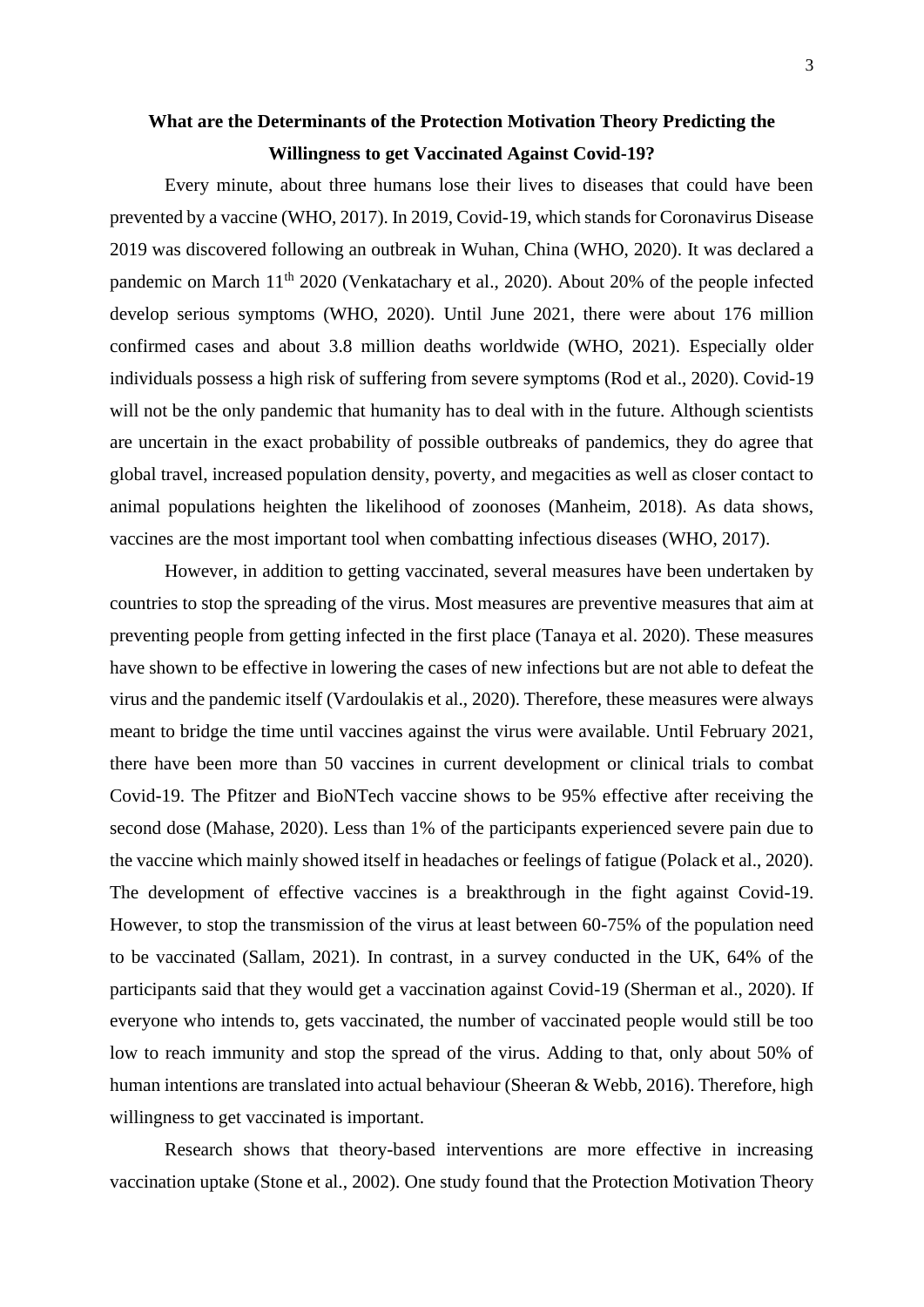is effective in predicting the intention to get vaccinated in general (Allen & Butler, 2020). Until June 2021, there is little research available concerning the Protection Motivation Theory and Covid-19 vaccination combined.

Protection Motivation Theory focuses on explaining health-protective behaviours such as getting vaccinated. The Protection Motivation Theory was originally founded by Rogers to understand fear appeals (Conner, Norman, Boer & Seydel, 1996). Later, Rogers altered the Protection Motivation Theory to emphasize cognitive processes that lead to behaviour change. In the Protection Motivation Theory, there are response facilitating factors and response inhibiting factors that are weighted against each other. In terms of maladaptive responses, the response facilitating factors advantages of maladaptive behaviour are weighted against the response inhibiting factors severity of the threat and vulnerability of the individual towards the threat. Advantages of maladaptive behaviour are, for example, not getting vaccinated to avoid side effects. Severity is the assessment of the threat itself. In this case, how dangerous Covid-19 is to an individual's health. Vulnerability is an individual's assessment of the risk of getting the disease. In this case, how likely an infection with Covid-19 is. These processes determine the threat appraisal which means the overall threat of Covid-19 to the individual. In terms of adaptive responses, the response efficacy and self-efficacy are weighted against the costs of the adaptive behaviour. Response efficacy means that the individual assesses whether the recommended behaviour is effective in diminishing the threat (e.g., is the vaccination effective in protecting from Covid-19 symptoms or contracting the disease). Self-efficacy is the individuals' assessment of whether they can perform the recommended behaviour (e.g., actually getting a vaccination). These processes determine the individual's coping appraisal. After that, the threat appraisal and the coping appraisal determine whether an individual has a Protection Motivation against the threat. The Protection Motivation will lead to either adaptive or maladaptive coping depending on the individuals' characteristics in the different factors and, ultimately, to behaviour (Conner, Norman, Boer & Seydel, 1996). For example, people who see higher advantages of the behaviour, and value the threat as severe as well as themselves as being vulnerable towards the disease, will have a higher threat appraisal. If they also score high on response- and self-efficacy and perceive the costs of the adaptive behaviour as being low, they will score higher on coping appraisal. High threat appraisal and coping appraisal are hypothesized to lead to higher protection motivation and, therefore, to adaptive behaviour. Covid-19 is the threat while getting vaccinated against Covid-19 is the desired behaviour. Because of that, Protection Motivation will be operationalized as willingness to get vaccinated.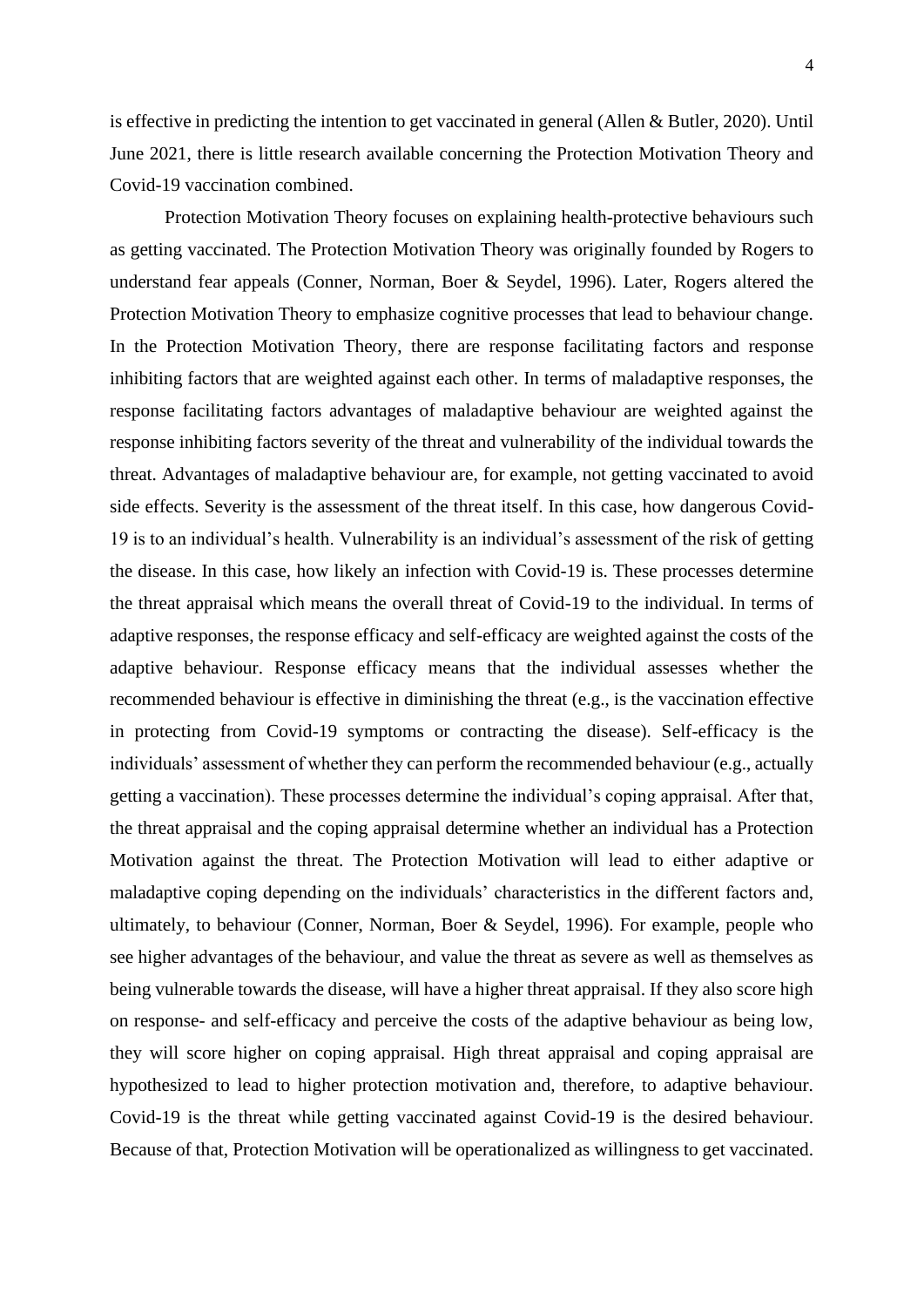To increase the number of people willing to get vaccinated, more needs to be known about their reasoning why they do not want to get vaccinated. If their individual reasons are known, interventions could be targeted more efficiently towards them to decrease the translation gap between intention and behaviour (Sheeran & Webb, 2016). By that, vaccination rates could increase. Furthermore, these individual characteristics have shown to be highly context-specific, thus depending on the disease and its circumstances (MacDonald, 2015). Implementing the constructs from Protection Motivation Theory as a mediator might allow for generalisation of the findings to other diseases.

To be able to do that, it is relevant to know the factors that make persons vaccinehesitant because these factors can change their vaccination behaviour. Vaccine hesitancy is the "delay in acceptance or refusal of vaccines despite availability of vaccination services" as defined by the SAGE working group (MacDonald, 2015). When looking at the intention to get vaccinated, several factors play a crucial role that can lead to vaccine hesitancy such as vaccine scepticism, conspiracy beliefs, subjective well-being and self-regulation.

The first factor that may predict the uptake of a Covid-19 vaccine is vaccine scepticism. Vaccine scepticism is people's beliefs about the dangers of vaccines (LaCour, & Davis, 2020). Further, it reflects basic cognitive differences in mortality-related event frequency estimation (LaCour, & Davis, 2020). Vaccines have saved uncountable lives and have increased life expectancy, quality of life and decreased suffering and the dangerousness of several diseases (Chatterjee, 2008). Still, the anti-vaccine movement established a link between vaccinations and autism to prove their point that vaccines may have adverse consequences for humans (Chatterjee, 2008). Especially for Covid-19 vaccinations, several factors may cause higher scepticism towards the vaccine. Regarding people's scepticism towards vaccines, one worry that many people have is the relatively short research process of vaccines (Seale et al., 2010). This reason may be especially relevant for Covid-19 vaccines, as the research and test phases have been shortened due to the urgency of a vaccine. This leads people to believe that the vaccine is not well tested and therefore might have adverse consequences. Consequently, people who have been sceptic towards vaccines may be even more sceptical towards a Covid-19 vaccine due to the shortened research process. However, even people who have not been sceptical may have become more sceptical than before. This may be related to the reports issued in March 2021 which established a link between Covid-19 vaccinations and the occurrence of thromboses in patients (Hunter, 2021). Many European countries stopped the vaccination with the linked vaccines for a certain period and adjusted their recommendations for certain groups of people. This event led to many critical comments regarding the safety of this vaccine and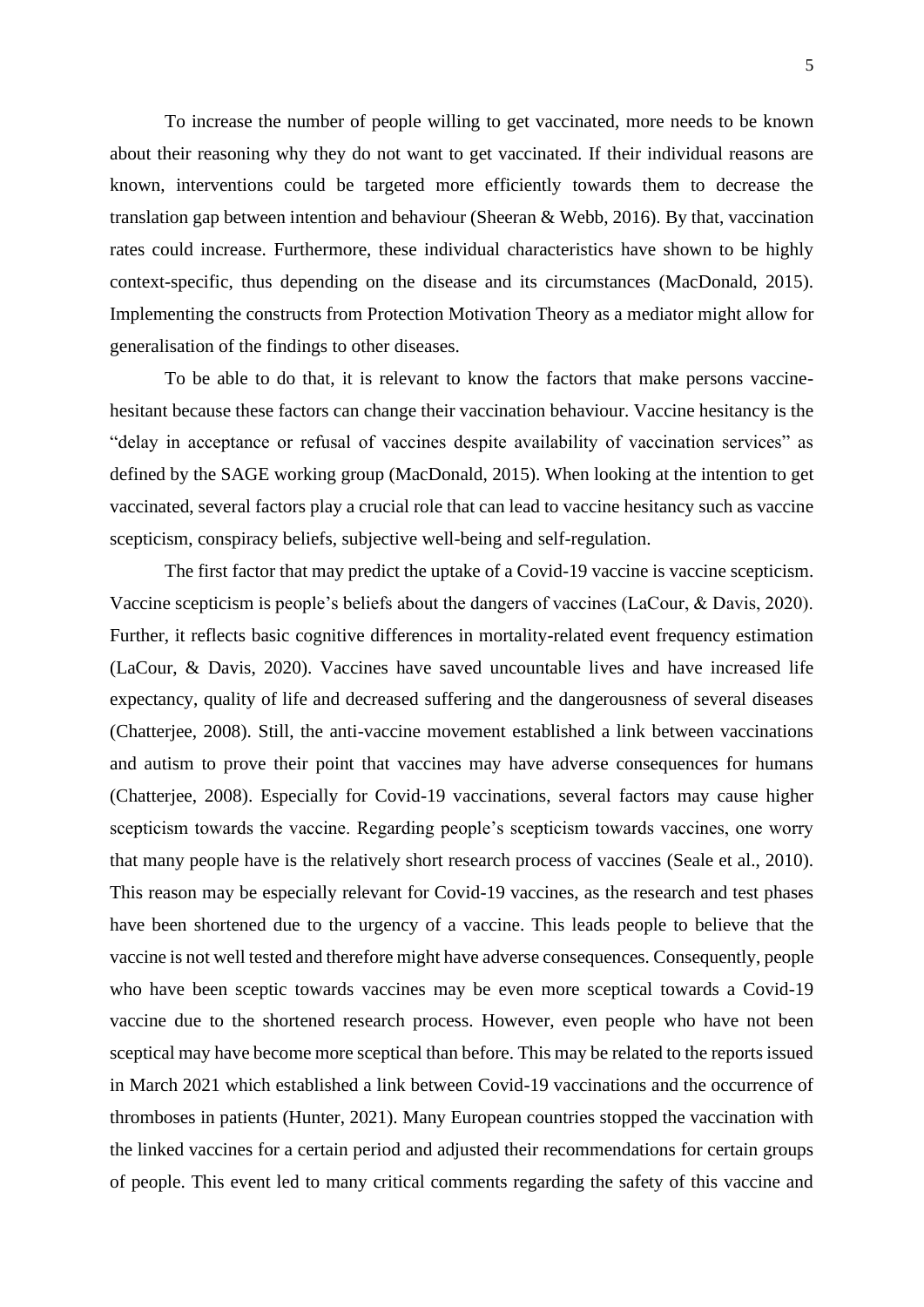may have caused scepticism among previously non-sceptic people. Vaccine scepticism implies that people do not believe that vaccines are safe in general. This may translate into low response-efficacy in terms of the vaccination. Therefore, people will not believe that the vaccination is effective in combatting Covid-19. This paper proposes that vaccine scepticism negatively influences response efficacy which ultimately decreases the intention to get vaccinated.

The second factor that may predict Covid-19 vaccine uptake is the belief in vaccine conspiracy beliefs (Jolley & Douglas, 2014). Conspiracy theories try to explain important political and social events with secret plots that are conducted by powerful actors (Pivetti et al., 2021). In terms of Covid-19, these theories include the idea that 5G towers are spreading Covid-19 or that pharmaceutical companies purposely spread the virus to make money with vaccines (Pivetti et al., 2021). Covid-19 conspiracy theories are closely related to general conspiracy beliefs (Pivetti et al., 2021). Furthermore, belief in conspiracy theories has been found to negatively predict the intention to get vaccinated against Covid-19 (Pivetti et al., 2021). Especially during the Covid-19 pandemic, conspiracy theories gained prominence (Earnshaw et al., 2020; Jolley & Douglas, 2014). Therefore, it is less likely to reach the intended minimum number of vaccinated people in society. Moreover, one factor that has not been researched extensively is the mediating role of constructs of the Protection Motivation Theory between conspiracy beliefs and willingness to get vaccinated (Pivetti et al., 2021). This study tries to shed more light on this question by proposing that constructs of the Protection Motivation theory can account for the mediating role as well. More specifically, threat appraisal of Covid-19 is the proposed mediator between conspiracy beliefs and intention to get vaccinated. Following this line of argumentation, it is not only relevant whether people believe in conspiracy theories, but also whether they believe the disease to be harmful to them. It is proposed that belief in conspiracy theories predicts threat appraisal of Covid-19, which in turn predicts intention to get vaccinated.

Especially in times of a pandemic where a lot of people are in lockdown, experience less social interaction, cannot follow all of their pre-pandemic activities and may experience physical health issues in case of an infection, subjective well-being may be impacted negatively. Subjective well-being is made up of three components (Diener, 1984). The first one is that it is entirely subjective which means that it is based upon the experiences of each individual. Furthermore, subjective well-being includes positive measures. This implies that it is not the sheer absence of negative experiences. The last component is that subjective well-being includes an overall assessment of an individual's life which means that it tries to grasp as many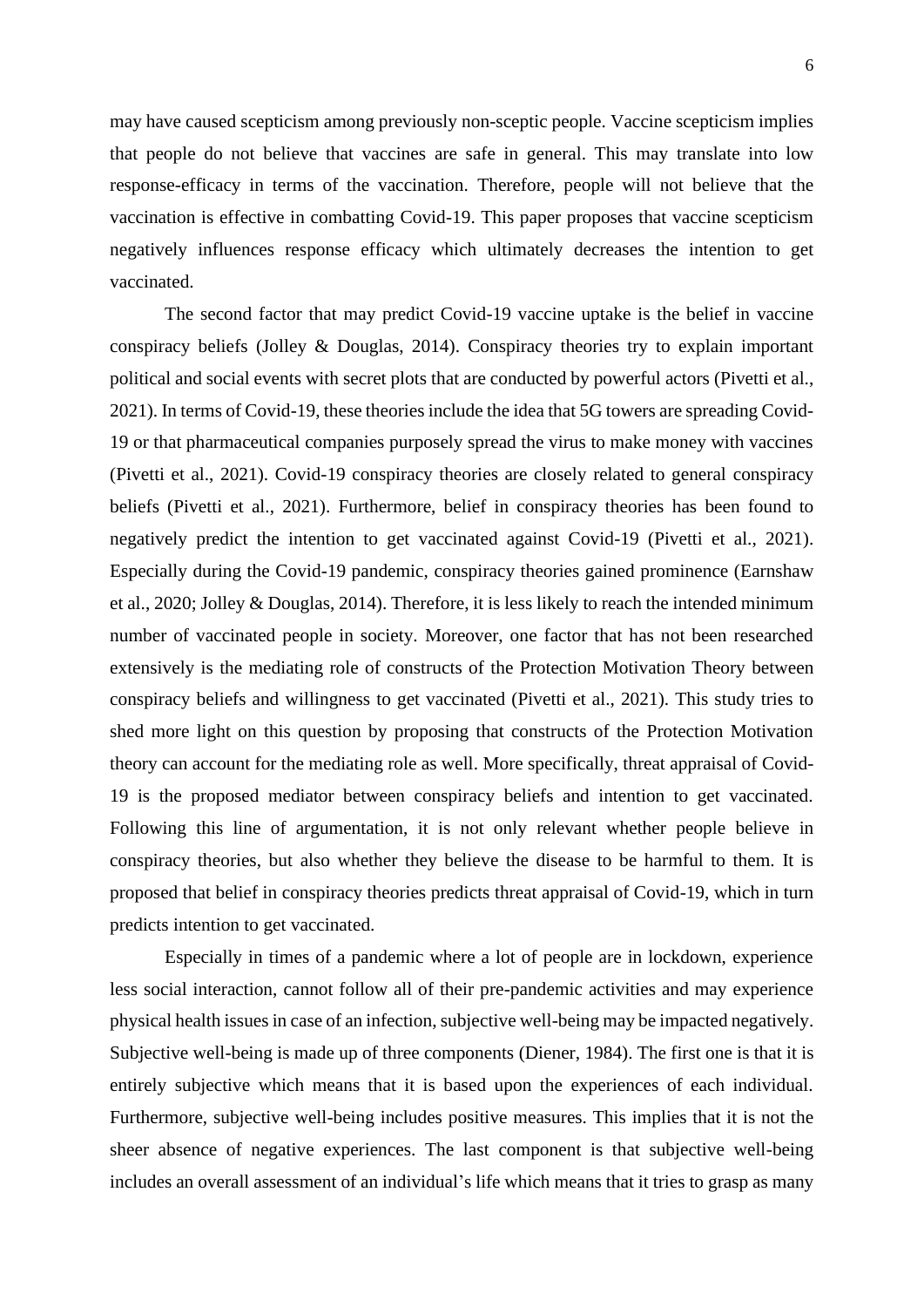aspects of one's life as possible (Diener, 1984). If more people experience impaired subjective well-being, more people may be hesitant to get vaccinated because of the pandemic. A study conducted in the UK found an increase in suicidal thoughts in the population during the pandemic (O'Connor et al., 2020). Their study shows that especially women, people from the age 18-29, lower socioeconomic status groups, and people with a history of mental problems experienced a decrease in mental well-being. Additionally, during the influenza pandemic, subjective well-being was found to influence influenza vaccination (Bock et al., 2017). This may be because subjective well-being is associated with health preventive behaviour (Bock et al., 2017). Self-efficacy describes people's assessment of their ability to perform the health preventive behaviour, which is why self-efficacy may mediate the relationship between subjective well-being and willingness to get vaccinated.

Fourthly, self-regulation is the "effort by the human self to alter any of its own inner states or responses" (Vohs & Baumeister, 2016). This means that self-regulation is, on the one hand, the actual control one has of their own inner states like emotions. On the other hand, selfregulation measures the sheer attempt itself to control these inner states. Also, self-regulation was found to impact the willingness of taking short-term sacrifices to achieve long term benefits (Bock et al., 2017). In case of a possible Covid-19 vaccination, these short-term sacrifices may be side effects or taking the risk of a shorter research process of the vaccines. One major side effect discovered in March 2021 is the occurrence of thrombosis due to the AstraZeneca vaccination (Hunter, 2021). Furthermore, a long-term benefit is being vaccinated against Covid-19, thus being less at risk for a severe infection and less at risk for getting infected in the first place. Moreover, it is being debated whether people that have been vaccinated should get several advantages like being excluded from showing negative corona tests to get into restaurants. If there are fewer restrictions for people who are vaccinated in the future, a vaccination would offer a major long-term benefit in that respect. People who have high selfregulation may be more likely to accept possible short-term sacrifices to achieve long term benefits. Applying the scenario to the current pandemic, this means that people with high selfregulation would be more likely to get vaccinated and accept short-term risks like side effects. This is similar to the concept of costs of adaptive behaviour from the Protection Motivation Theory. That is why costs of adaptive behaviour may mediate the relationship between selfregulation and willingness to get vaccinated.

For every vaccine and its corresponding disease, the determinants that predict vaccine uptake may be different because the factors are usually context-specific and different for every vaccine (MacDonald, 2015). This means that influences like conspiracy theory beliefs may be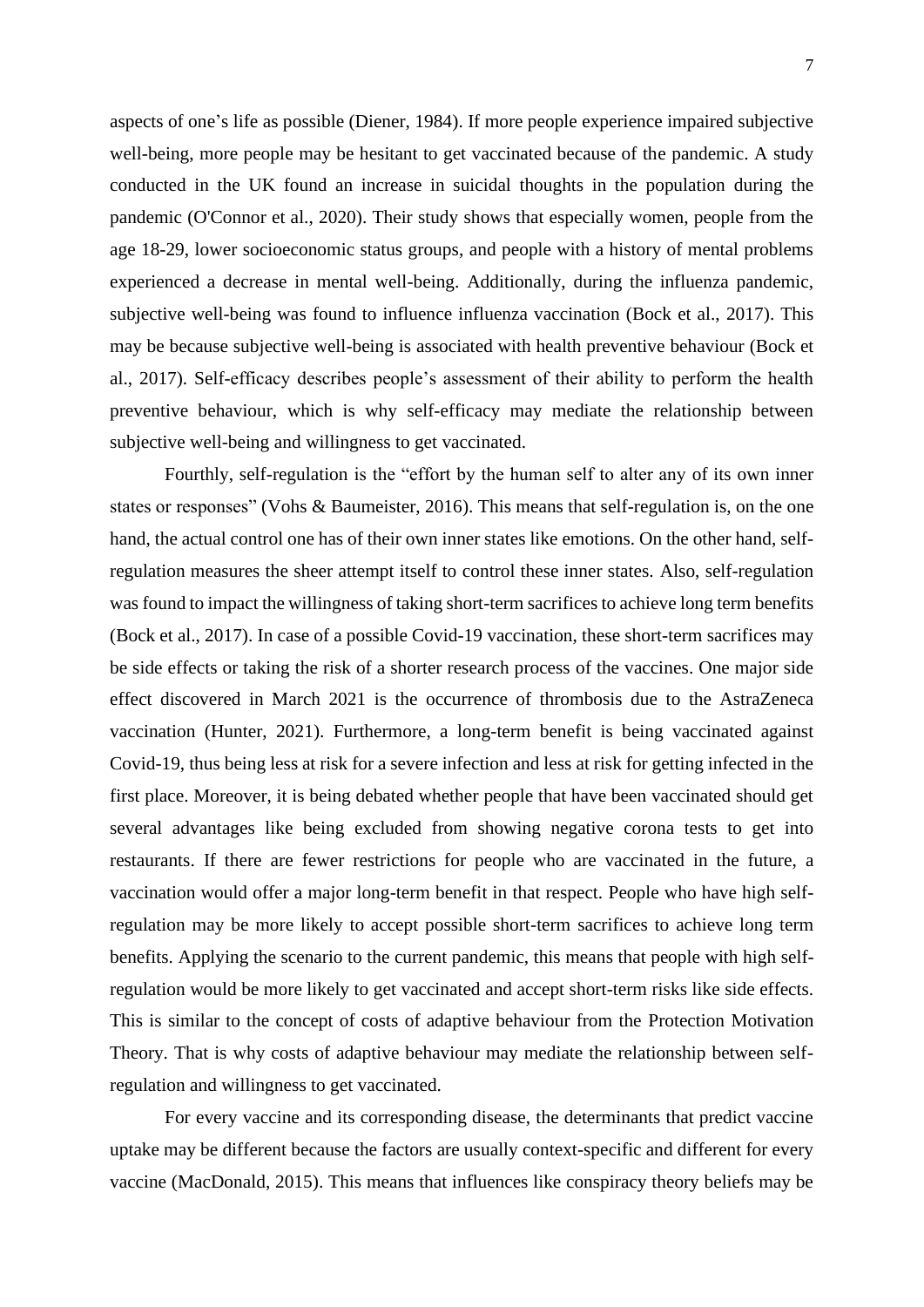relevant for one disease in addressing vaccine uptake but may not be relevant in another disease. By applying four individual factors that may be relevant for Covid-19, this paper tries to identify disease-specific factors that explain Covid-19 vaccine uptake. Furthermore, Protection Motivation Theory has not widely been tested in regards to Covid-19 and whether it can predict vaccination behaviour for this disease. Applying Protection Motivation Theory to the Covid-19 pandemic may, on the one hand, lead to more insights on why people do get, or do not get vaccinated, and on the other hand, it may help policymakers for efficient vaccination campaigns to increase the number of people that are willing to get vaccinated. Consequently, this paper may contribute to a more efficient communication and strategy in combating vaccine hesitancy and ultimately, defeating Covid-19. This would make it easier to adjust to new diseases in the future and decrease vaccine hesitancy by actively focusing interventions on specific factors from the Protection Motivation Theory.

Following the determinants of people's intention to get vaccinated, the hypotheses below are proposed:

H1: *People with higher conspiracy beliefs have a lower threat appraisal and therefore a lower willingness to get vaccinated than people with lower conspiracy beliefs.*

This hypothesis is based on the assumption that people believing in conspiracy theories are in general less likely to get vaccinated (Pivetti et al., 2021). Furthermore, some conspiracy beliefs revolve around the idea that Covid-19 was introduced by higher powers for several reasons (Pivetti et al., 2021). This could lead people to believe that Covid-19 is not as dangerous as said. People who have lower threat appraisal would have less motivation to get vaccinated because they do not think they would have to protect themselves against the disease.

*H2: People with higher vaccine scepticism have a lower response efficacy and therefore a lower willingness to get vaccinated than people with lower vaccine scepticism.*

Hypothesis 2 is based on the assumption that people with higher vaccine scepticism do not trust efficacy of vaccines and their ability to protect against a disease (Chatterjee, 2008). People who do not believe in Covid-19 vaccines effectiveness are therefore assumed to have a lower willingness to get vaccinated.

H3: *People with lower subjective well-being have lower self-efficacy and therefore a lower willingness to get vaccinated than people with higher subjective well-being.*

This hypothesis is based on the assumption that higher subjective well-being was found to positively influence health-protective behaviour (Bock et al., 2017). The ability to protect oneself against a disease is also health-protective behaviour and therefore, it is assumed that lower subjective well-being leads to lower self-efficacy. Lower self-efficacy is thought to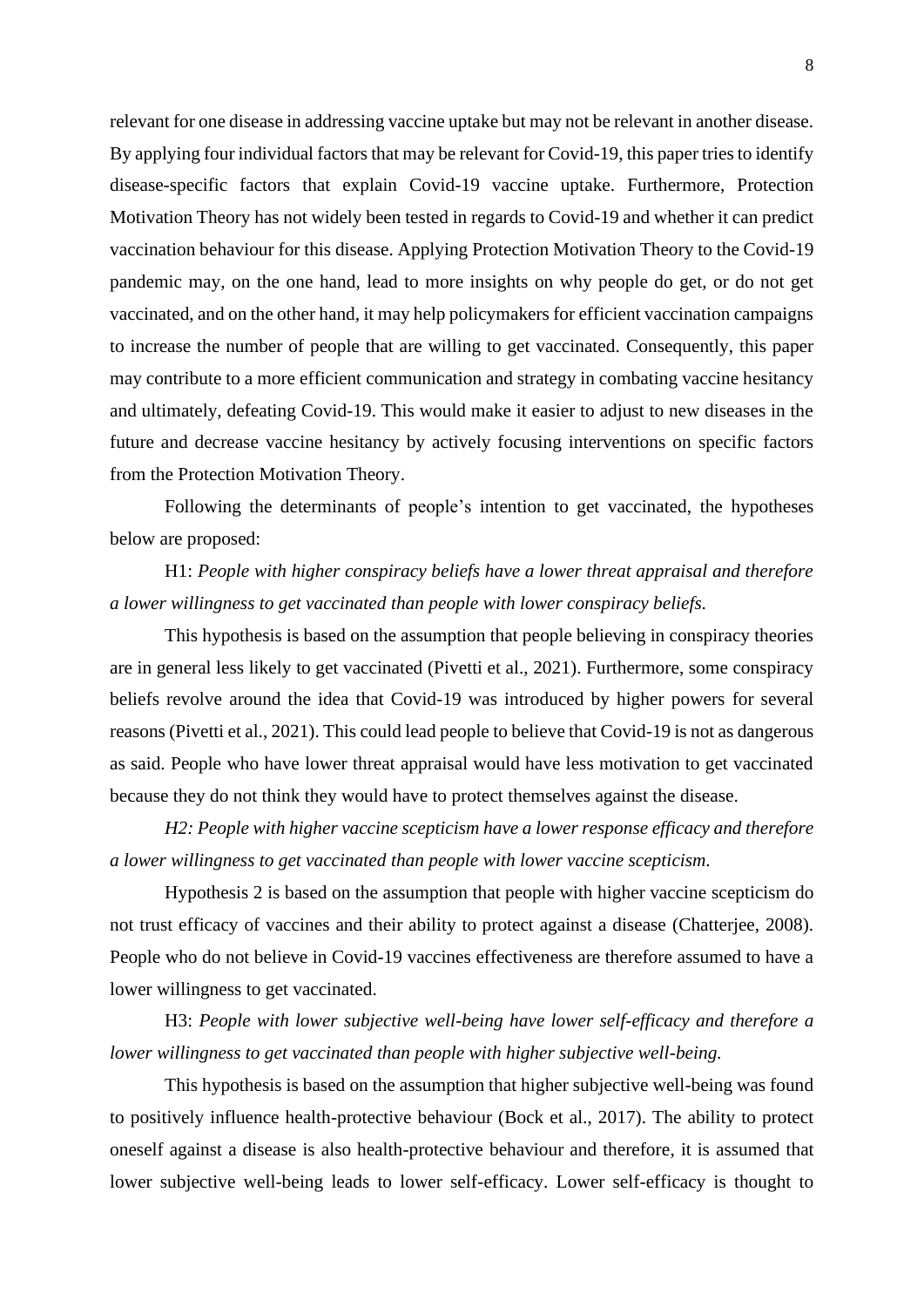negatively impact willingness to get vaccinated. This means that people with low subjective well-being will likely be less willing to get vaccinated against Covid-19.

H4: *People with higher self-regulation have lower costs of adaptive behaviour and therefore a higher willingness to get vaccinated than people with lower self-regulation.*

This hypothesis is based on the assumption that higher self-regulation is associated with accepting short-term costs to gain long-term benefits (Bock et al., 2017). Therefore, it is hypothesized that higher self-regulation will lead to lower costs of adaptive behaviour. According to the Protection Motivation Theory, lower costs of adaptive behaviour predict health preventive behaviour, thus getting vaccinated.

#### **Figure 1**

Graphic depiction of hypotheses



**2. Method**

#### **2.1 Design**

The study was a cross-sectional survey as it measures individual characteristics at one point in time without manipulating either of the variables.

#### **2.2 Participants**

The participants were recruited using non-probability convenience sampling. The original dataset consisted of 167 responses. However, 34 responses were excluded from the analysis because they were responses from participants that were vaccinated already. A total of 15 responses were excluded as they did not fill out the questions regarding the Protection Motivation Theory, while 5 responses did not answer all the questions which led to a final dataset of  $N = 113$  of which 69 were female, 41 male, 1 non-binary/third gender and 1 participant who did not want to specify their gender. The samples mean age was  $M = 23$ . Furthermore, most of the participants were students (81%) while 12% were employed full time. The same percentage of participants was employed part-time (12%). This was possible because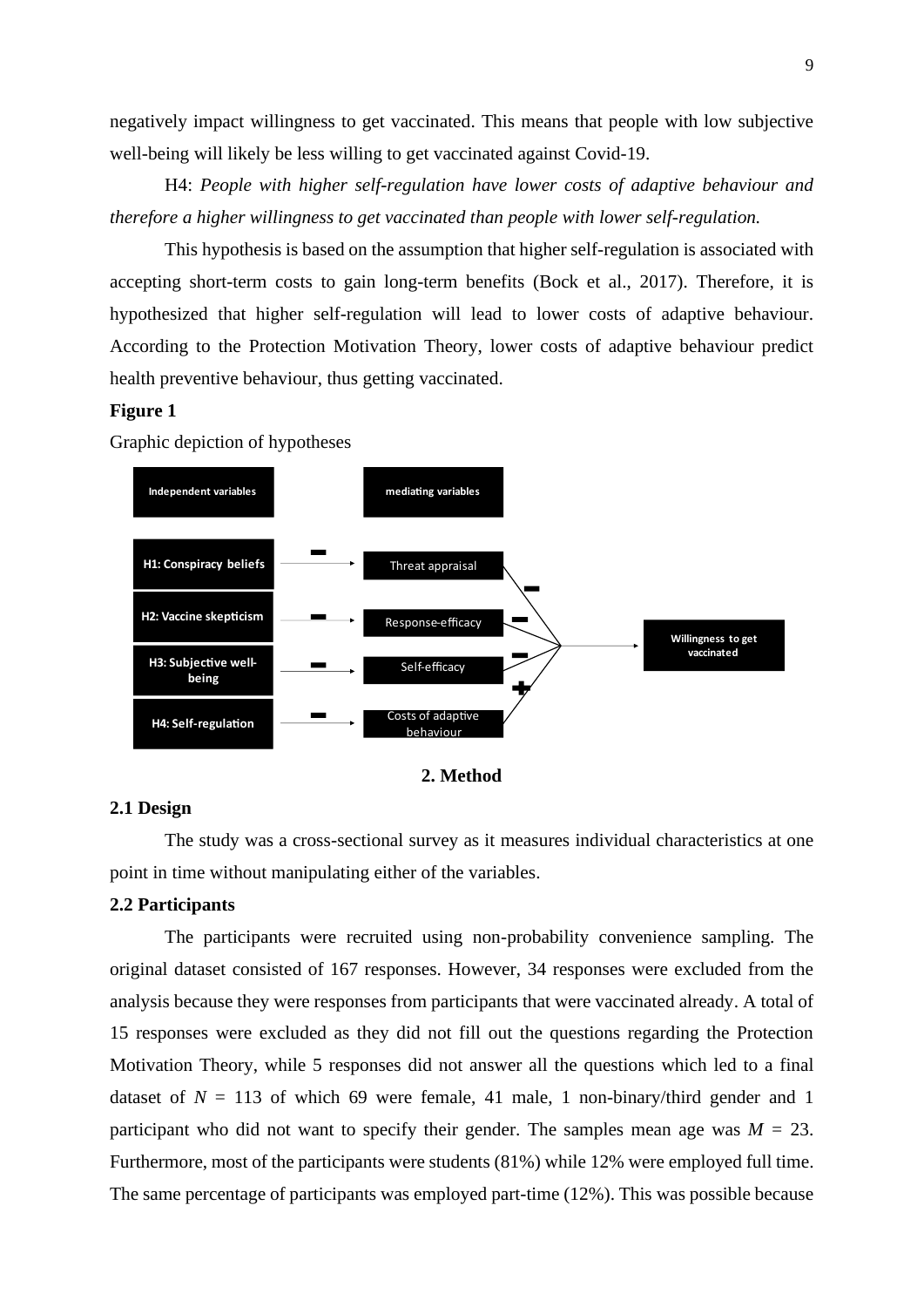multiple answers were allowed as can be seen in *Table 1*. Finally, most of the participants were not thinking of a specific vaccine while filling out the survey (66%). However, if participants were thinking of a vaccine, most of them thought of Biontech/Pfitzer (22%), followed by AstraZeneca (8%). Moderna and Johnson & Johnson were each reported by one participant. Three participants thought of another vaccine that was not specified further.

#### **2.3 Materials**

During the study, a questionnaire created with the online survey platform Qualtrics was used. The questionnaire consisted of 60 questions. The questions asked for consent, the demographic variables age, occupation, and gender. Furthermore, the independent variables measured were subjective well-being, self-regulation, vaccine scepticism, and conspiracy beliefs. Additionally, self-efficacy, response efficacy, costs of adaptive behaviour, and threat appraisal were the mediating variables from the Protection Motivation Theory that were measured. Lastly, the dependent variable willingness to get vaccinated and the filter variable vaccination status were measured as well.

#### **2.4 Instruments**

For the assessment of vaccine scepticism, a shortened version of the vaccine scepticism scale consisting of 9 items was adapted from LaCour and Davis (2020). Items were reworded so that they would fit the topic at hand. Furthermore, responses were recorded on a 5-Point-Likert scale (1 = *Disagree strongly* to 5 = *Agree strongly*). Participants had to answer questions regarding the safety of Covid-19 vaccines (e.g., "Covid-19 vaccines can lead to allergies") and about the role of higher powers regarding Covid-19 vaccination (e.g., "People have been deceived about Covid-19 vaccine safety"). The scale for vaccine scepticism showed good reliability ( $\alpha = .88$ ) and meritorious validity (KMO = .89; Bartlett Test = .0).

To assess conspiracy beliefs, a shortened version of the Generic Conspiracist Beliefs scale consisting of 7 items was used (Brotherton et al., 2013). Participants had to answer questions regarding their conspiracy believes (e.g., "The power held by heads of state is second to that of small unknown groups who really control world politics" or "Technology with mind control capacities is used on people without their knowledge"). This shortened scale showed good reliability ( $\alpha = .86$ ) and meritorious validity (KMO = .84; Bartlett Test = .0).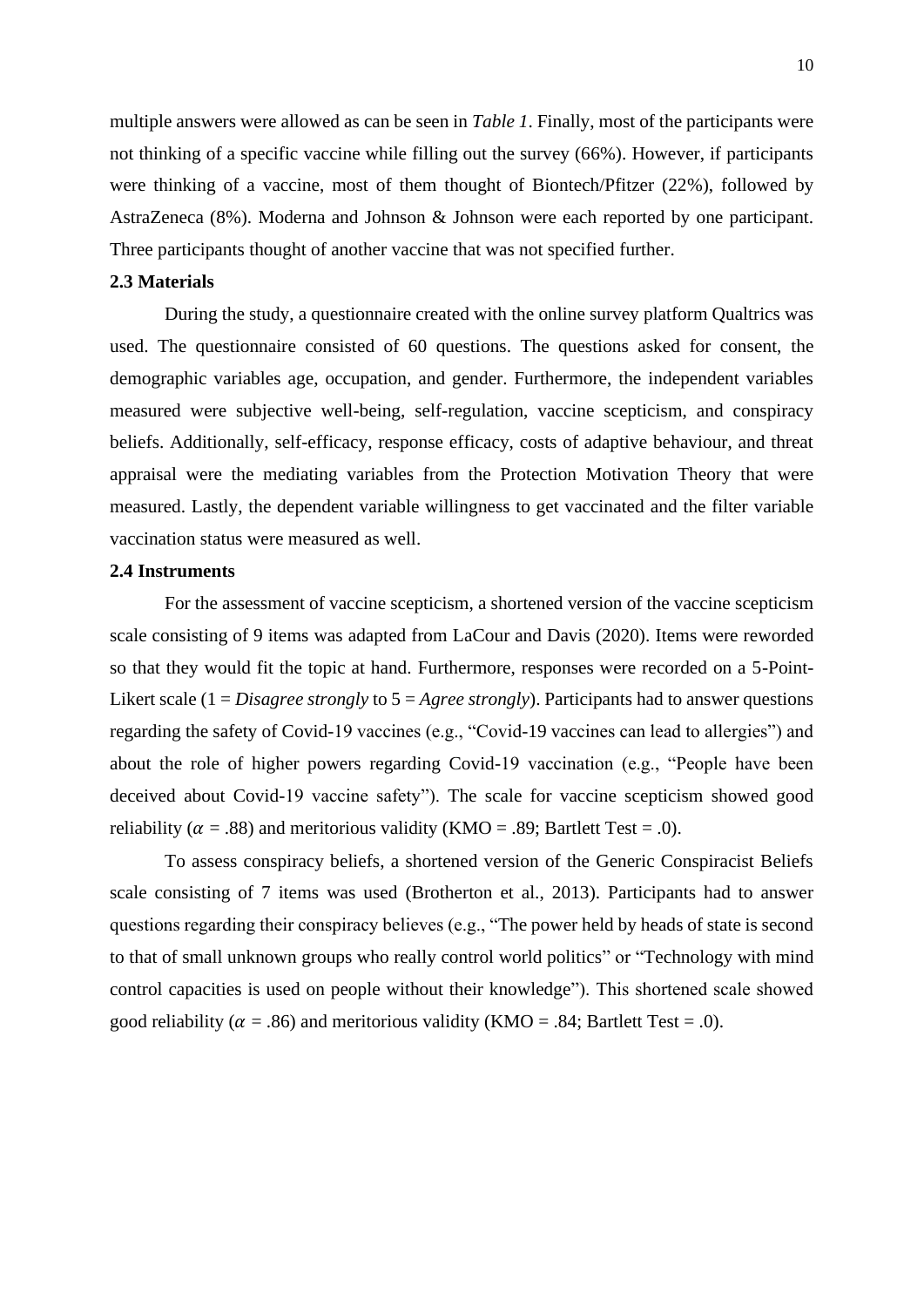## **Table 1**

Demographics

| Characteristic                  | Full sample    |                |  |
|---------------------------------|----------------|----------------|--|
|                                 | n              | %              |  |
| Gender                          |                |                |  |
| Female                          | 69             | 61.1           |  |
| Male                            | 41             | 36.3           |  |
| Non-Binary/third gender         | 1              | 0.9            |  |
| Prefer not to say               | 1              | 0.9            |  |
| Other                           | 3              | 2,7            |  |
| Current occupation level        |                |                |  |
| Employed full time              | 13             | 11.5           |  |
| Employed part-time              | 13             | 11.5           |  |
| Unemployed looking for work     | $\overline{2}$ | 1.8            |  |
| Unemployed not looking for work | $\theta$       | $\overline{0}$ |  |
| Retired                         | 1              | 0.9            |  |
| Student                         | 92             | 81.4           |  |
| Other                           | $\overline{2}$ | 1.8            |  |
| Vaccine control                 |                |                |  |
| Biontech/Pfitzer                |                | 22.1           |  |
| AstraZeneca                     | 9              | 8              |  |
| Moderna                         | 1              | 0.9            |  |
| Johnson & Johnson               | 1              | 0.9            |  |
| Other                           | 3              | 2.7            |  |
| No specific vaccine             | 74             | 65.5           |  |

Further, to assess subjective well-being, a shortened version consisting of 13 items from the BBB subjective well-being scale (BBC-SWB) was used (Pontin et al., 2013). The scale of Pontin et al. (2013) dealt with the domain's psychological well-being (e.g., "I feel depressed or anxious"), physical health, well-being (e.g., "I am happy with my physical health"), and relationships (e.g., "I am happy with my friendships and personal relationships"). The scale showed good reliability ( $\alpha = .88$ ) and meritorious validity (KMO = .83; Bartlett Test = .0).

Furthermore, a shortened version consisting of 10 items of the Self-regulation Questionnaire (SRQ) from Pichardo-Martinez et al. (2014) was used. The scale measured goal setting (e.g., "I set goals for myself and keep track of my progress"), perseverance (e.g.," I have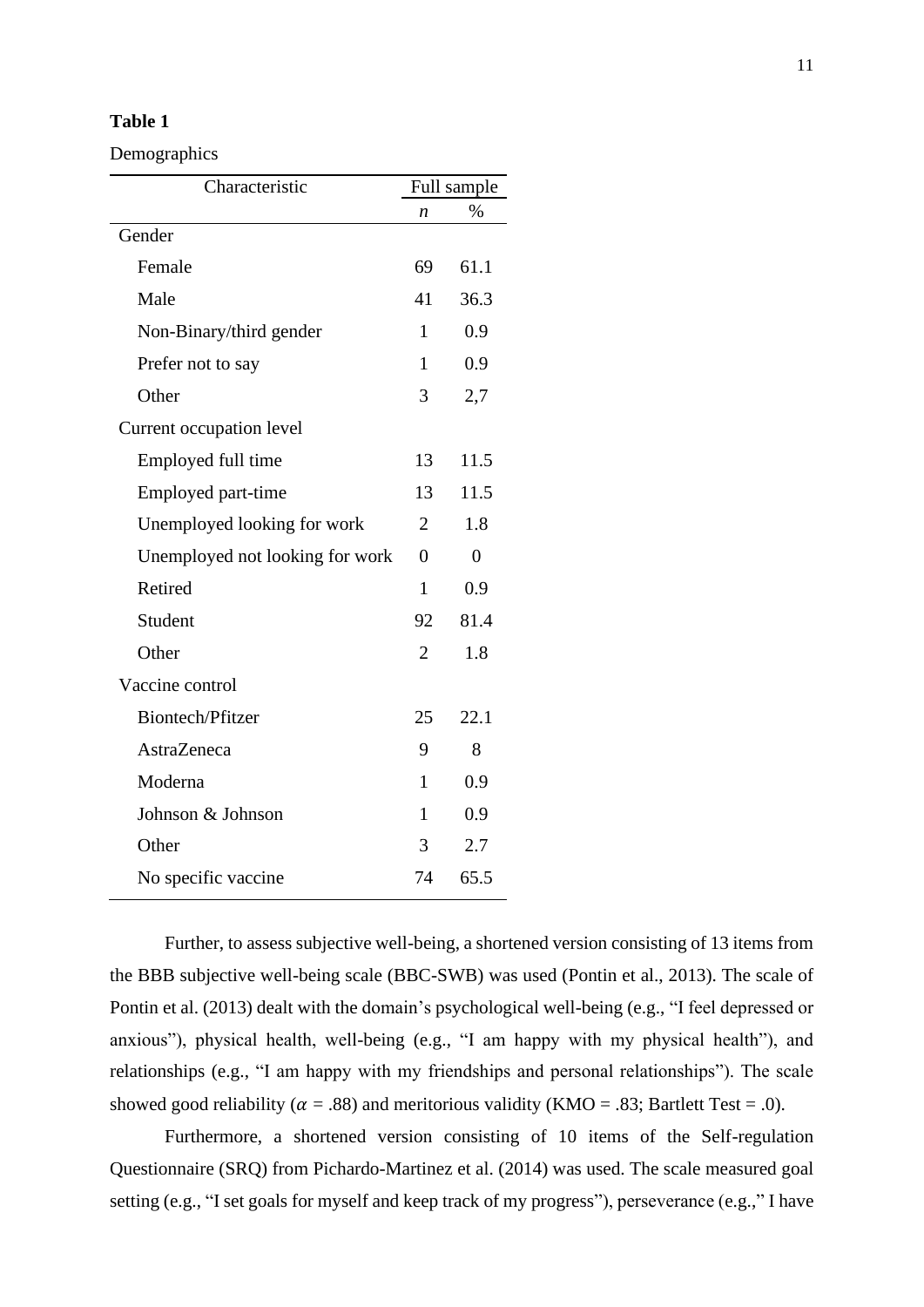a lot of willpower"), and decision making (e.g.," When it comes to deciding about a change, I feel overwhelmed by the choices"). The scale showed good reliability ( $\alpha = .83$ ) and meritorious validity (KMO = .84; Bartlett Test = .0).

The scales used to test the constructs of the Protection Motivation Theory were adapted from Lwin and Saw (2007). The items have been rewritten to fit the topic of Covid-19 vaccinations. The response efficacy scale consisted of 3 items (e.g., "Getting vaccinated against Covid-19 will help prevent me from getting infected with Covid-19") and yielded acceptable reliability ( $\alpha = .7$ ) and mediocre validity (KMO = .62; Bartlett Test = .0).

The scale used to measure self-efficacy consisted of 5 items (e.g., "I am confident of my ability to get vaccinated against Covid-19") and showed acceptable reliability ( $\alpha = .7$ ) and mediocre validity (KMO = .63; Bartlett Test = .0).

Furthermore, the scale measuring costs of adaptive behaviour consisted of 3 items (e.g., "It is time-consuming for me to get vaccinated against Covid-19") and showed unacceptable reliability ( $\alpha = .35$ ) and miserable validity (KMO = .55; Bartlett Test = .04). Therefore, a factor analysis was performed to check whether there are more constructs measured by this scale. Results showed that this scale has one underlying factor as can be seen in *Table 2.*

The scale measuring threat appraisal consisted of 2 items (e.g., "I am at high risk of becoming seriously ill from COVID-19") and has been adapted from the construct's severity and vulnerability. This scale showed good reliability ( $\alpha = .82$ ) and miserable validity (KMO =  $.5$ ; Bartlett Test =  $.0$ ).

Lastly, the scale measuring willingness to get vaccinated consisted of 2 items (e.g., "I intend to ensure that I get vaccinated against Covid-19") and showed excellent reliability ( $\alpha$  = .93) and miserable validity (KMO = .5; Bartlett Test = .0).

#### **Table 1**

Factor Analysis

| Costs of adaptive behaviour item                               | Factor loading |  |
|----------------------------------------------------------------|----------------|--|
|                                                                |                |  |
| <b>Costs of adaptive behaviour</b>                             |                |  |
| It is time-consuming for me to get vaccinated against Covid-19 | .68            |  |
| It is not convenient for me to get vaccinated against Covid-19 | .74            |  |
| Vaccination leads to me suffering from side-effects            | 55             |  |

Note. *N =* **113. Factor loadings above .30 are in bold. Reverse-scored items are denoted with (R). Adapted from** "Lwin, M. O., & Saw, S. M. (2007). Protecting children from myopia: a pmt perspective for improving health marketing communications. *Journal of Health Communication*, *12*(3), 251–68 (https://doi.org/10.1080/10810730701266299)"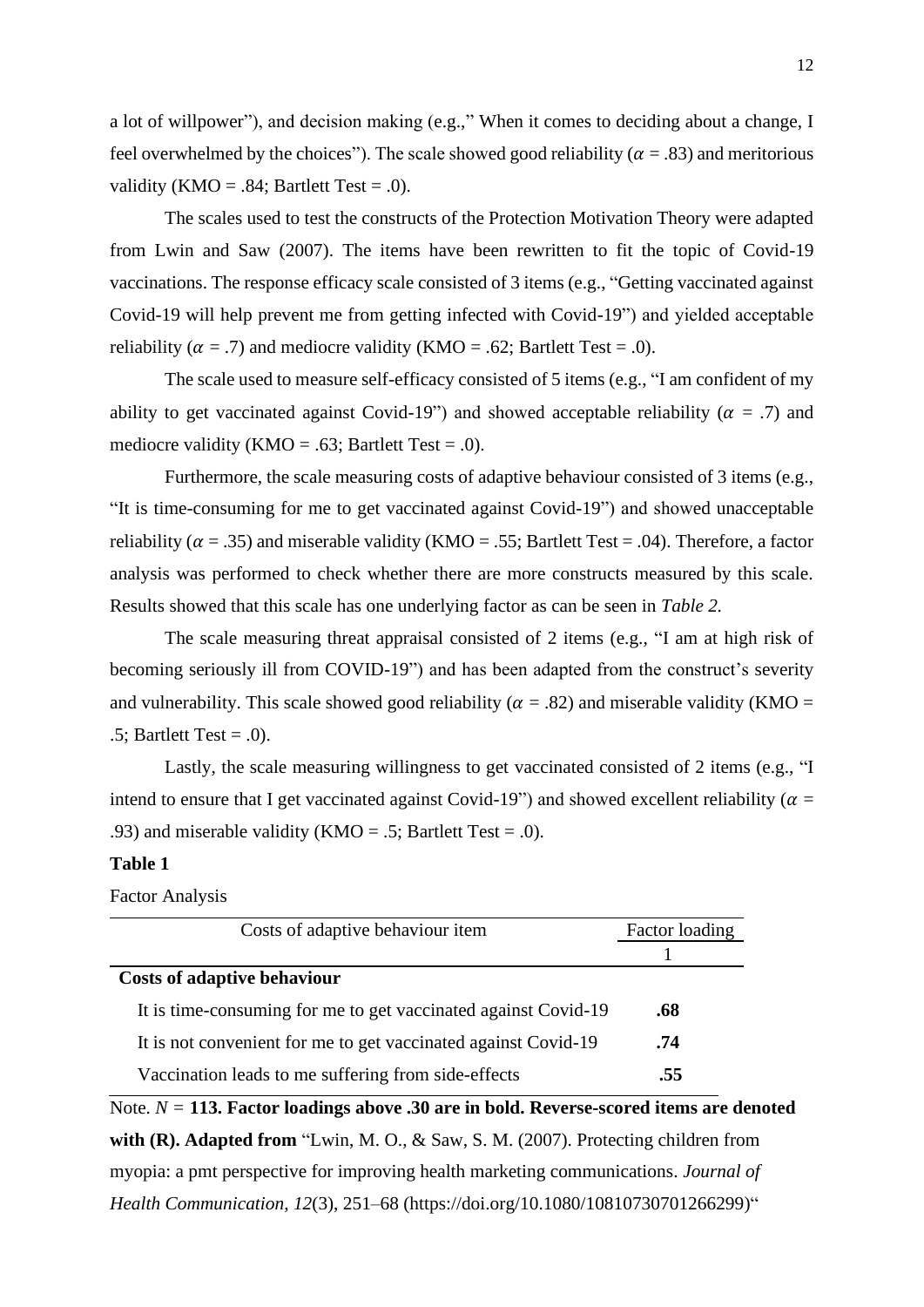#### **2.5 Procedure**

After the study has been reviewed and accepted by the ethics board of the University of Twente, the survey was published on the website SONA, which gives students from the University of Twente access to several studies. Furthermore, participants were recruited via social media, more specifically Instagram and WhatsApp. When starting the survey, participants were informed about the topic of the research first. They were given a text with more information about the purpose of the research, possible harms, and the researchers' contact information. They were also informed that they are allowed to withdraw from the study at any time without giving any reason. After they were informed about the confidentiality of their data, participants were asked to give their active consent. For participants who did not agree to take part in the study, the survey ended here. If participants gave their consent, they were asked demographic questions about their age, gender, and current occupation. In the following, participants were asked to what extent they agreed with statements about their subjective wellbeing, self-regulation, vaccine scepticism, and conspiracy beliefs. All answers were recorded using a 5-Point-Likert scale. Next, participants were asked whether they have already been vaccinated against Covid-19. If yes, the survey ended for them. For those participants that answered no, questions testing constructs of the Protection Motivation Theory were asked. Those constructs include response-efficacy, costs of adaptive behaviour, self-efficacy, threat appraisal and willingness to get vaccinated. In the end, participants were asked to state whether they have thought of a specific vaccine, and if yes, which one, while filling out the survey to be able to control for a possible effect of the vaccine on the willingness to get vaccinated. After that, participants were thanked for their participation and told that their response has been recorded and that they may close the survey.

#### **2.6 Statistical analysis**

In order to test the hypotheses, a simple mediation analysis was performed using the SPSS add-on PROCESS. Furthermore, a correlational analysis has been carried out to display the correlations between the instruments themselves.

#### **3. Results**

#### **3.1 Instrument means**

Vaccine scepticism has a mean of  $M = 2.1$  (*SD* = .8). Furthermore, conspiracy beliefs show the lowest mean ( $M = 1.9$ ,  $SD = .8$ ). The mean for subjective well-being is  $M = 3.5$  (*SD*)  $=$  .6) while the mean for self-regulation is *M* = 3.4 (*SD* = .7). The mean for response efficacy is  $M = 3.8$  (*SD* = .9) while the self-efficacy mean is  $M = 4.1$  (*SD* = .6). Costs of adaptive behaviour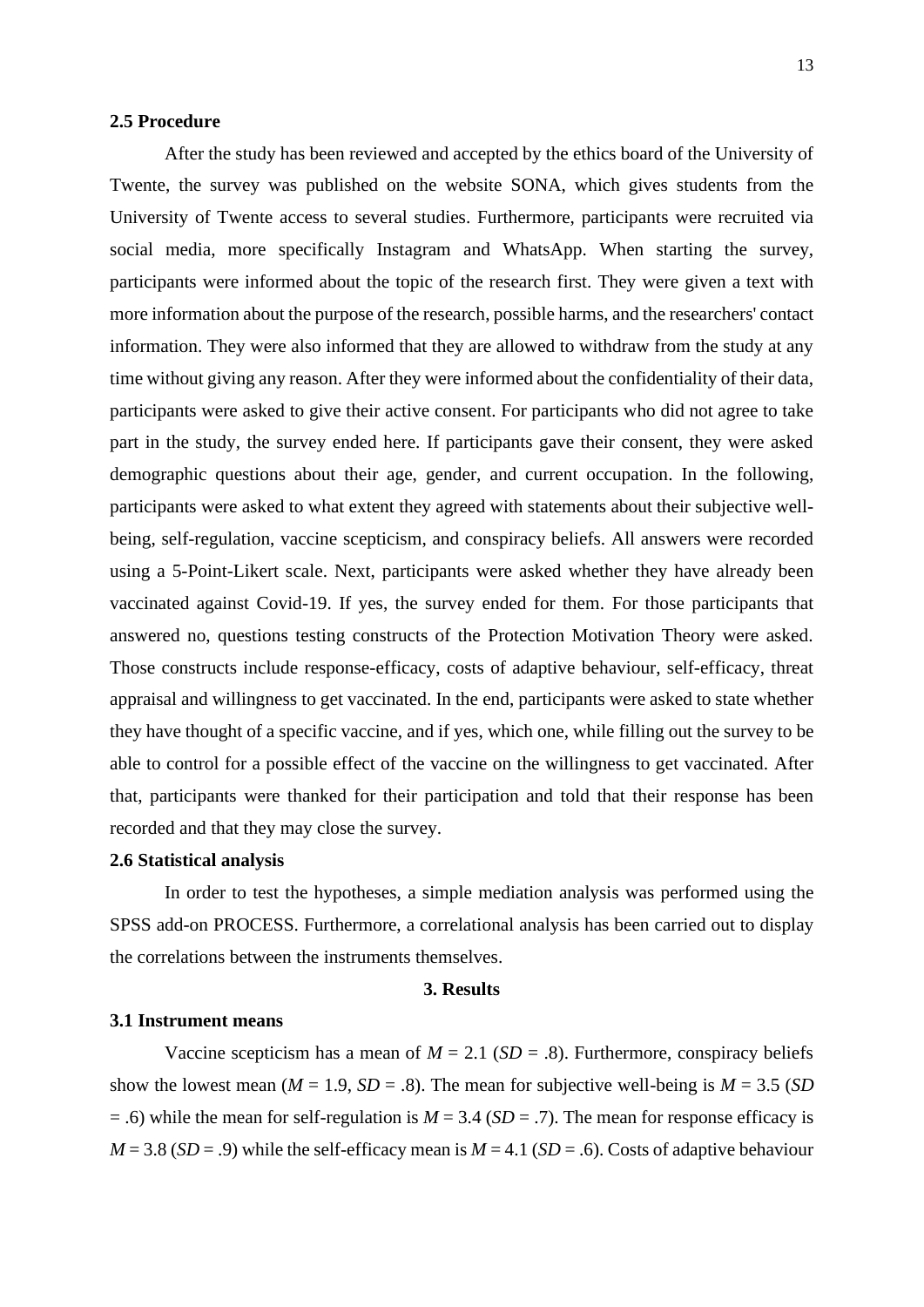has a mean of  $M = 2.1$  (*SD* = .7). Additionally, threat appraisal has a mean of  $M = 2.3$  (*SD* = 1.1) while willingness to get vaccinated shows the highest mean  $(M = 4.4, SD = 1.0)$ .

These values suggest that vaccine scepticism, conspiracy beliefs and costs of adaptive behaviour are relatively low in this sample. This shows that this sample has a generally high willingness to get vaccinated. Furthermore, the sample's means on the scales that are hypothesized to increase willingness to get vaccinated (subjective well-being, self-regulation, response efficacy and self-efficacy) are relatively high compared to the means on the scales that are hypothesized to decrease willingness to get vaccinated (vaccine scepticism, conspiracy beliefs and costs of adaptive behaviour). However, the mean of the scale measuring threat appraisal is in between these two different groups and shows the highest standard deviation.

#### **3.2 Correlational analysis**

To be able to get an overview over the correlations between the different items, a correlation analysis was carried out. Vaccine scepticism has a significantly negative correlation with response efficacy ( $r = -0.5$ ,  $p < .001$ ), and willingness to get vaccinated ( $r = -0.77$ ,  $p < .001$ ). As can be seen in *Table 3*, conspiracy beliefs has a significantly negative correlation willingness to get vaccinated ( $r = -0.56$ ,  $p < 0.001$ ). It does not significantly correlate with threat appraisal ( $r = 0.001$ ).  $=$  -.01,  $p = .89$ ). The correlation analysis reveals that subjective well-being has a significantly positive correlation self-efficacy ( $r = .32$ ,  $p < .001$ ). Also, subjective well-being does not have a significant relationship with willingness to get vaccinated  $(r = .1, p = .31)$ . Self-regulation does not show any significant correlations with costs of adaptive behaviour ( $r = -0.08$ ,  $p = .42$ ) or willingness to get vaccinated ( $r = -0.06$ ,  $p = 0.50$ ). Response efficacy has a significantly positive correlation with willingness to get vaccinated ( $r = .53$ ,  $p < .001$ ) while costs of adaptive behaviour has a significantly negative correlation willingness to get vaccinated ( $r = -0.41$ ,  $p <$ .001). Lastly, self-efficacy correlates significantly positive with willingness to get vaccinated  $(r = .51, p < .001)$ .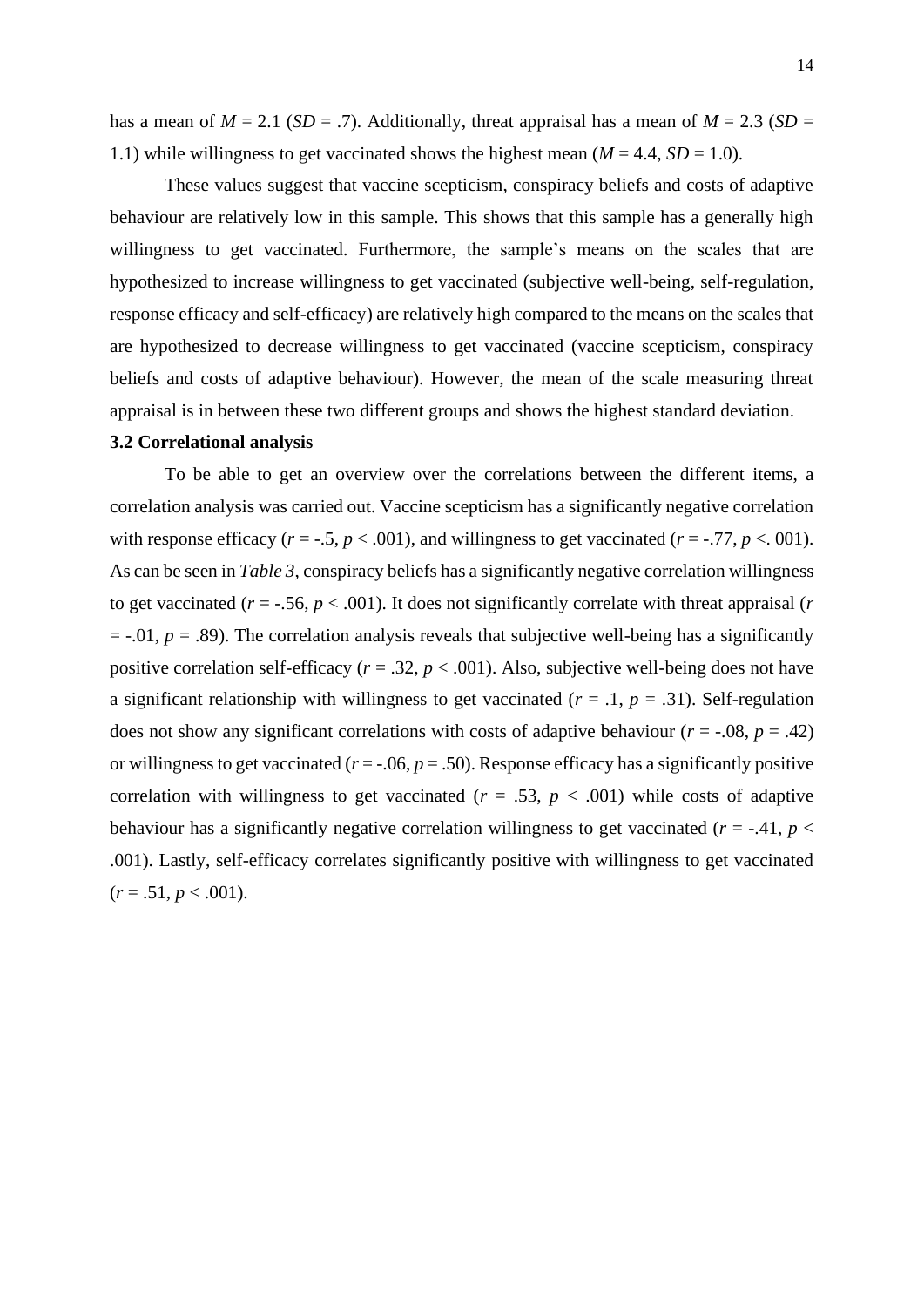| Variable                                                                              |       | M SD | $\mathbf{1}$                    | $\overline{2}$ | 3                   | $\overline{4}$ | 5 <sup>5</sup> | 6        | 7        | 8        | 9 |
|---------------------------------------------------------------------------------------|-------|------|---------------------------------|----------------|---------------------|----------------|----------------|----------|----------|----------|---|
| 1. subjective                                                                         | 3.5.6 |      |                                 |                |                     |                |                |          |          |          |   |
| well-being                                                                            |       |      |                                 |                |                     |                |                |          |          |          |   |
| 2. self-                                                                              |       |      | 3.4 .7 $.57***$                 |                |                     |                |                |          |          |          |   |
| regulation                                                                            |       |      |                                 |                |                     |                |                |          |          |          |   |
| 3. vaccine                                                                            |       |      | 2.1 .8 $-.21***$                | $-.04$         |                     |                |                |          |          |          |   |
| sceptisicm                                                                            |       |      |                                 |                |                     |                |                |          |          |          |   |
| 4. conspiracy $1.9 \t .8 \t -0.22^*$                                                  |       |      |                                 | $-.12$         | $.65***$            |                |                |          |          |          |   |
| beliefs                                                                               |       |      |                                 |                |                     |                |                |          |          |          |   |
| 5. response                                                                           |       |      | 3.8 .9 .16 $-.02$ $-.50^{**}$   |                |                     | $-.45***$      |                |          |          |          |   |
| efficacy                                                                              |       |      |                                 |                |                     |                |                |          |          |          |   |
| 6. costs                                                                              |       |      | 2.1 .7 $-.07$ $-.08$ $.45^{**}$ |                |                     | $.42***$       | $-.18$         |          |          |          |   |
| adaptive                                                                              |       |      |                                 |                |                     |                |                |          |          |          |   |
| behaviour                                                                             |       |      |                                 |                |                     |                |                |          |          |          |   |
| 7. self-                                                                              |       |      | 4.1 .6 $.32^{**}$               |                | $.17-.62***-.46***$ |                |                | $-.40**$ |          |          |   |
| efficacy                                                                              |       |      |                                 |                |                     |                |                |          |          |          |   |
| 8. threat                                                                             |       |      | $2.3$ 1.1 $-.21$ <sup>*</sup>   |                | $-.07-.10-.01-.21*$ |                |                | $-11$    | $-.06$   |          |   |
| appraisal                                                                             |       |      |                                 |                |                     |                |                |          |          |          |   |
| 9. willingness 4.4 1.0 .10 $-0.06$ $-0.77^{**}$ $-0.56^{**}$ $0.53^{**}$ $-0.41^{**}$ |       |      |                                 |                |                     |                |                |          | $.51***$ | $.21***$ |   |
| to get                                                                                |       |      |                                 |                |                     |                |                |          |          |          |   |
| vaccinated                                                                            |       |      |                                 |                |                     |                |                |          |          |          |   |

Descriptive Statistics and Correlations for Study Variables

 $p < .05$ , two-tailed.  $p < .01$ , two-tailed.

#### **3.3 Mediation effects analysis**

As can be seen in *Figure 2,* Hypothesis 1 states that *people with higher conspiracy beliefs have a lower threat appraisal and therefore a lower willingness to get vaccinated than people with lower conspiracy beliefs.* Results show that conspiracy beliefs have an insignificant direct effect on threat appraisal ( $\beta = -0.02$ ,  $p = 0.89$ ). Conspiracy beliefs show a significant direct effect on willingness to get vaccinated ( $\beta$  = -.67,  $p$  < .001). Threat appraisal has a significant direct effect on willingness to get vaccinated ( $\beta = .18$ ,  $p = .01$ ) which is also in line with the hypothesis expecting that low threat appraisal leads to lower willingness to get vaccinated. The total effect of conspiracy beliefs on willingness to get vaccinated is similar to the direct effect of conspiracy beliefs in willingness to get vaccinated ( $\beta = -.68$ ,  $p < .001$ ). The indirect effect of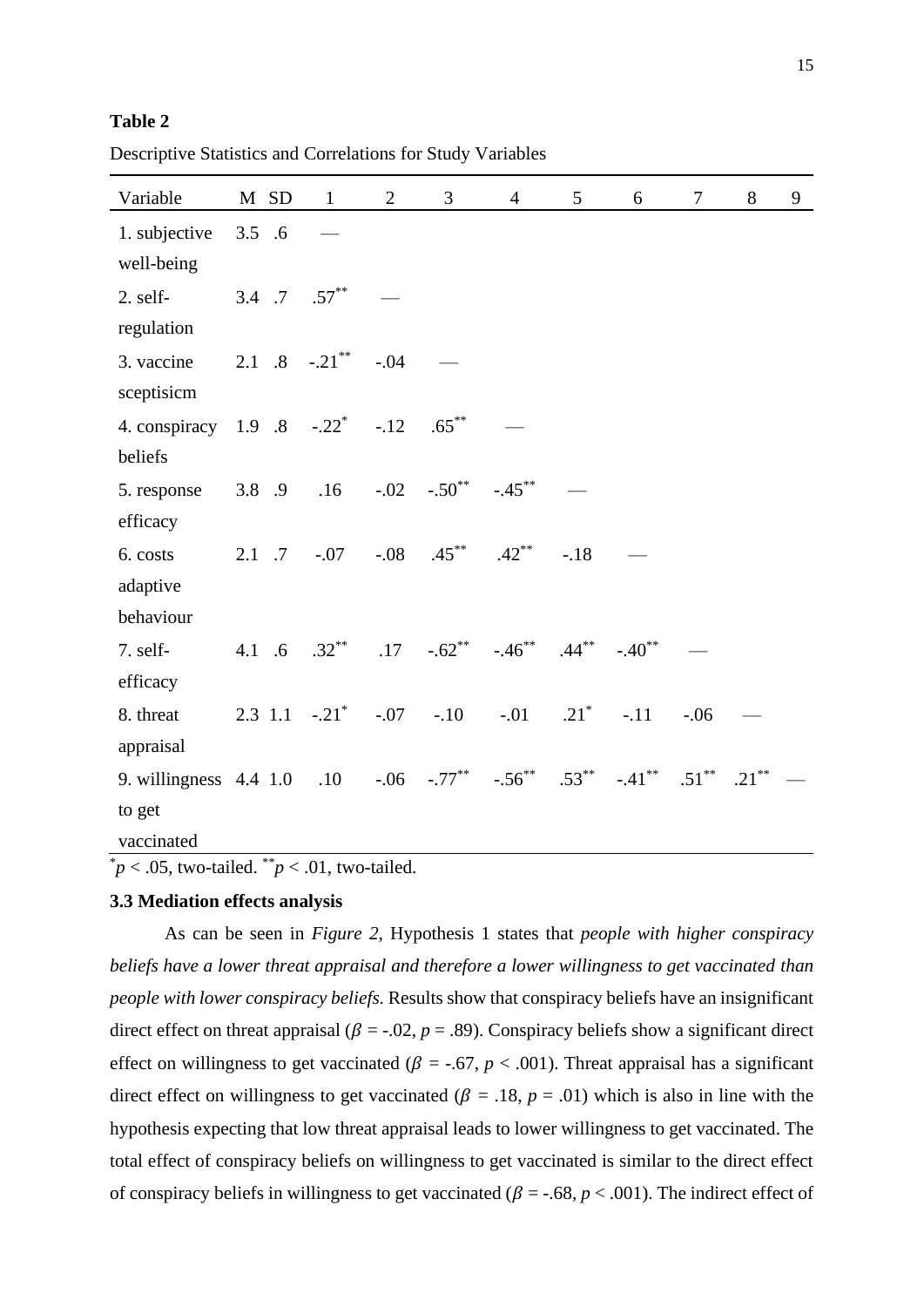conspiracy beliefs on willingness to get vaccinated was found to be statistically insignificant  $\beta$  = -.00, 95% C.I. (-.04, .05)]. The Sobel test yielded insignificant results (Sobel test = -.15; *p*  $=$  .88). Therefore, the hypothesis that the effect of conspiracy beliefs on willingness to get vaccinated is mediated by threat appraisal is rejected.

#### **Figure 2**

Results of testing Hypothesis 1



As can be seen in *Figure 3*, H2 states that *people with higher vaccine scepticism have a lower response efficacy and therefore a lower willingness to get vaccinated than people with lower vaccine scepticism*. The original direct effect of vaccine scepticism on willingness to get vaccinated shows a significant direct effect ( $\beta$  = -.81;  $p$  < .001). Vaccine scepticism's direct effect on response efficacy is significant as well ( $\beta = -0.55$ ;  $p < 0.001$ ). This effect is in line with the hypothesized effect as high vaccine scepticism predicts low response efficacy. Response efficacy also shows a significant direct effect on willingness to get vaccinated ( $\beta = .21$ ;  $p = .01$ ) which is also in line with the hypothesis as low response efficacy leads to lower protection motivation. The total effect of the model is larger than the direct effect of vaccine scepticism on willingness to get vaccinated ( $\beta = -0.93$ ,  $p < 0.05$ ). This means that there is mediation, but only partial as the original direct effect is not equal to zero. The indirect effect of vaccine scepticism on willingness to get vaccinated via moderation was found to be statistically significant  $\beta = -$ .11; 95% C.I. (-.26, -.02)]. Additionally, the Sobel Test yielded significant results (Sobel test =  $-2.51$ ;  $p = .01$ ). Therefore, the hypothesis that high vaccine scepticism leads to low response efficacy, which in turn leads to lower willingness to get vaccinated, is accepted. However, the mediation is only partial as vaccine scepticism's effect is only reduced in size and not equal to zero.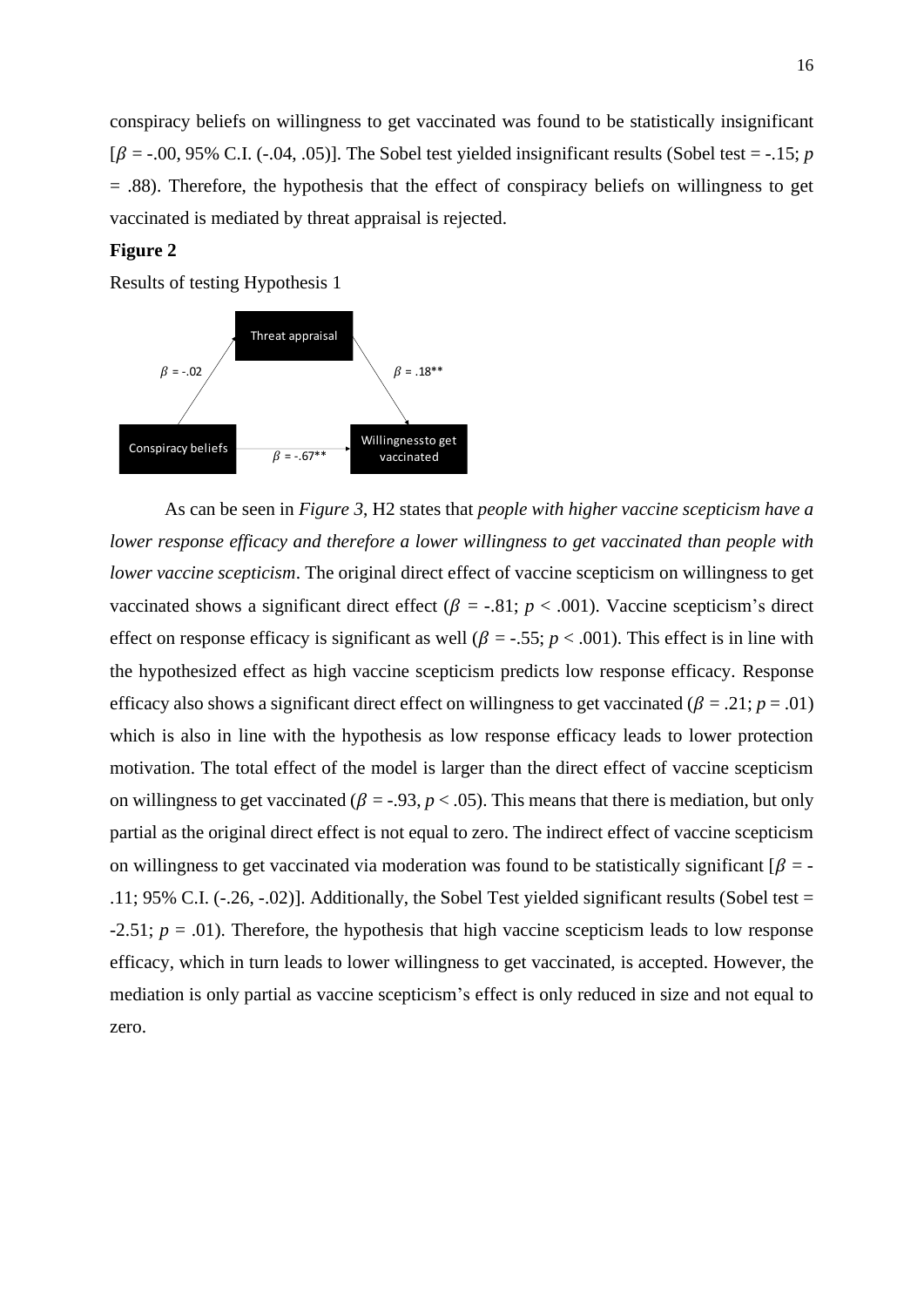# **Figure 3**

Results of testing Hypothesis 2



As can be seen in *Figure 4*, H3 states that p*eople with lower subjective well-being have lower self-efficacy and therefore, lower willingness to get vaccinated than people with higher subjective well-being.* Subjective well-being has a significant direct effect on self-efficacy ( $\beta$  = .31,  $p < .001$ ) which is in line with the hypothesized effect that lower subjective well-being leads to lower self-efficacy. Self-efficacy has a significant direct effect on willingness to get vaccinated ( $\beta$  = .84,  $p < .001$ ) which also corresponds with the hypothesis which states that lower self-efficacy leads to lower willingness to get vaccinated. Furthermore, subjective wellbeing has an insignificant direct effect on willingness to get vaccinated ( $\beta$  = -.11, *p* = .41). The total effect of the model is larger than the direct effect of subjective well-being on willingness to get vaccinated but shows to be insignificant ( $\beta$  = .15,  $p$  = .31). The indirect effect of subjective well-being on willingness to get vaccinated was found to be statistically significant  $\beta$  = .26, 95% C.I. (.12, .45)]. The Sobel test yielded significant results as well (Sobel test = 3.04;  $p < .05$ ). Therefore, the hypothesis that the effect of subjective well-being on willingness to get vaccinated is mediated by self-efficacy, is accepted.

### **Figure 4**

Results of testing Hypothesis 3



As can be seen in *Figure 5*, H4 states that p*eople with higher self-regulation have lower costs of adaptive behaviour and therefore a higher willingness to get vaccinated than people with lower self-regulation*. Self-regulation has a statistically insignificant direct effect on costs of adaptive behaviour ( $\beta$  = -.09,  $p$  = .42). Furthermore, self-regulation has a statistically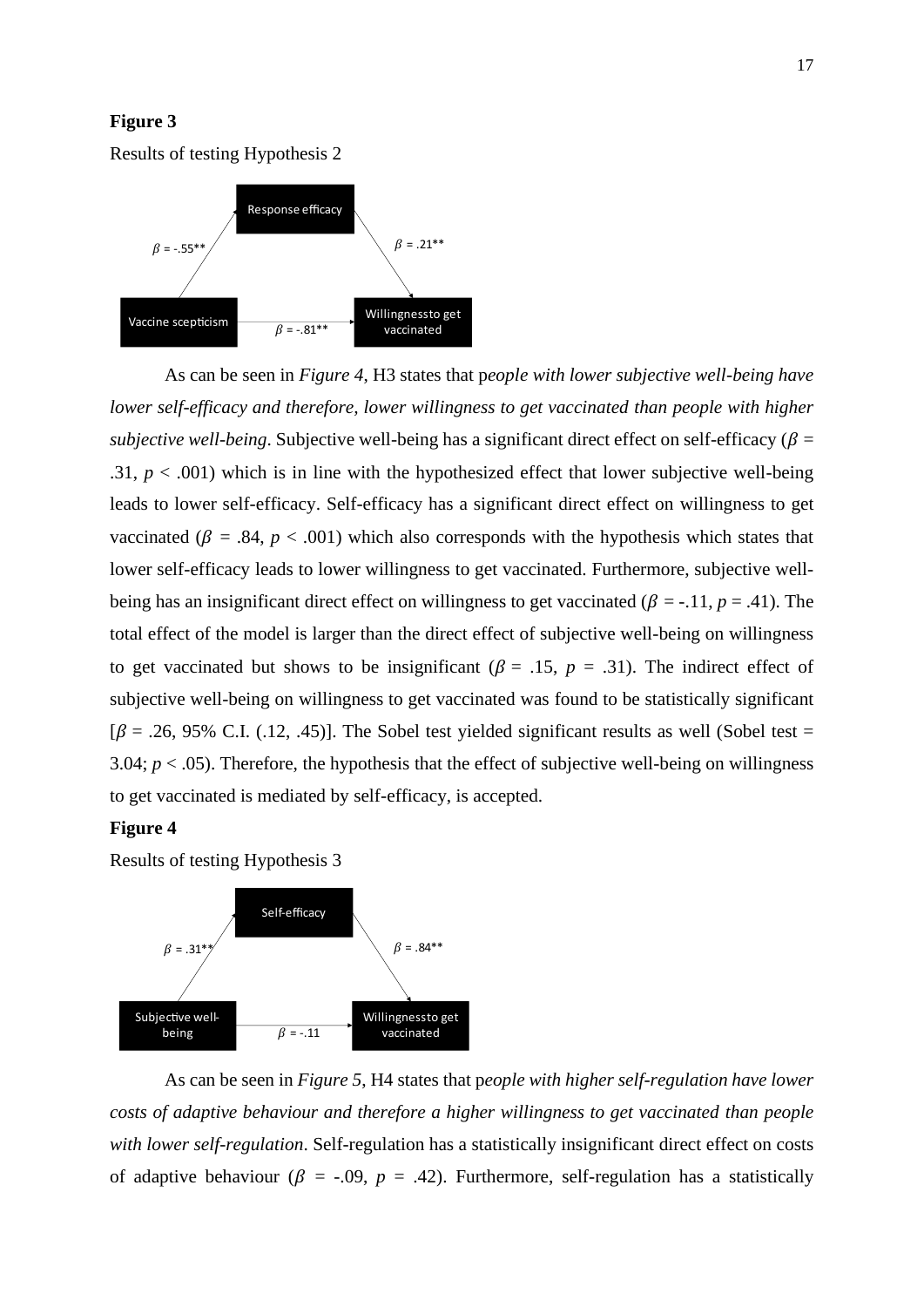insignificant direct effect on willingness to get vaccinated ( $\beta = -13$ ,  $p = 0.30$ ). Costs of adaptive behaviour have a statistically significant direct effect on willingness to get vaccinated ( $\beta$  = -.55,  $p < .001$ ) which is in line with the hypothesis that lower costs of adaptive behaviour lead to higher willingness to get vaccinated. The total effect of the model shows to be insignificant and lower than the original direct effect ( $\beta = -.08$ ,  $p = .54$ ). The indirect effect of self-regulation on willingness to get vaccinated was found to be statistically insignificant  $[16 = .05, 95\% \text{ C}$ . I. (-.08, .17). The Sobel test yielded insignificant results as well (Sobel test  $= .81$ ;  $p = .42$ ). Therefore, the hypothesis is rejected.

#### **Figure 5**

Results of testing Hypothesis 4



#### **4. Discussion**

This study aimed at identifying whether constructs from Protection Motivation Theory can account for the mediating role between individual characteristics and the willingness to get vaccinated against Covid-19. The individual characteristics of vaccine scepticism, conspiracy beliefs, subjective well-being and self-regulation were investigated in a sample of 113 individuals via an online study. Protection Motivation Theory is a widely used model in determining whether people would protect themselves against a certain threat. However, especially pandemics have been found to be context-specific, thus individual characteristics and threat assessment vary between different threats. On the one hand, specific influences on people's willingness to get vaccinated can be uncovered by applying Protection Motivation Theory. On the other hand, applying factors from Protection Motivation Theory may also allow generalisation as the model can be applied to different threats. In this sample, self-efficacy and response-efficacy were identified as mediators in determining people's willingness to get vaccinated.

When looking at the hypotheses, Hypotheses 2 and 3 are confirmed. Hypothesis 2 states that *people with higher vaccine scepticism have a lower response efficacy and therefore a lower willingness to get vaccinated than people with lower vaccine scepticism*. This means that people who are more sceptical of vaccines, in general, do not trust the efficacy of vaccines and their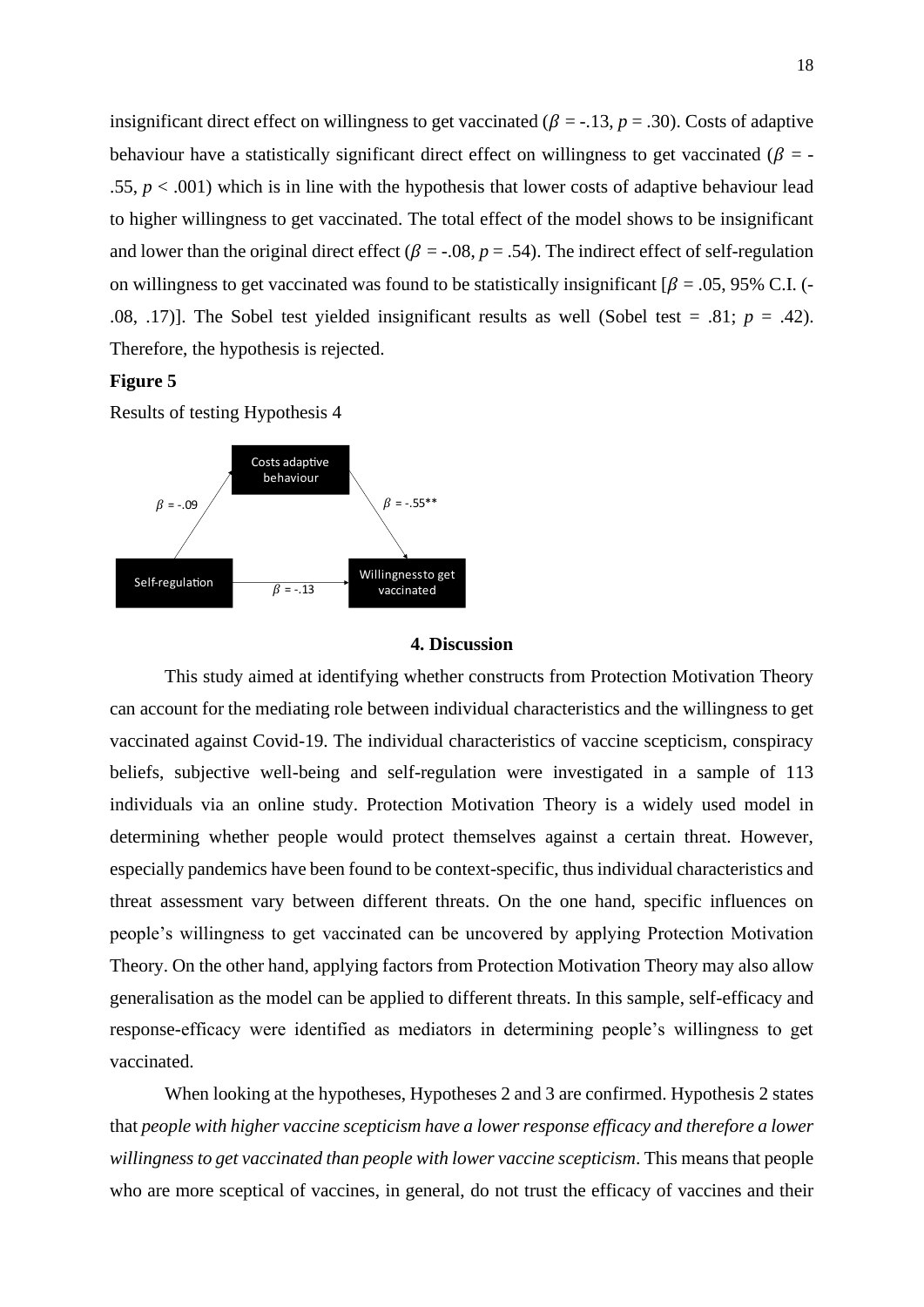ability to protect them against Covid-19. This, in turn, leads to them being less willing to get vaccinated than people who are less sceptical of vaccines. Also, response efficacy acts as a mediator between vaccine scepticism and willingness to get vaccinated. Especially during the Covid-19 pandemic scepticism might have been higher than for other diseases as the research process of the vaccine was shorter. Additionally, issues were reported in March 2021 regarding the occurrence of thromboses in vaccinated people (Seale et al., 2010; Hunter, 2021). Therefore, possibly fewer people are willing to get vaccinated against Covid-19. This study examined the characteristics and beliefs causing such behaviour.

Hypothesis 3 states that *people with lower subjective well-being have lower self-efficacy and therefore, a lower willingness to get vaccinated than people with higher subjective wellbeing.* As this hypothesis is confirmed as well, it is apparent that people who experience lower subjective well-being have a lower self-efficacy, which translates into a lower willingness to get vaccinated. This result is in line with findings from the influenza pandemic in which subjective well-being was found to impact willingness to get vaccinated (Bock et al., 2017). As higher subjective well-being is associated with health preventive behaviour, higher subjective well-being translates into self-efficacy. During the Covid-19 pandemic, mental health was found to be decreasing among citizens (O'Connor et al., 2020). This shows that higher subjective well-being seems to be an important factor when wanting to increase people's willingness to get vaccinated. Furthermore, self-efficacy was found to partially mediate the relationship between subjective well-being and willingness to get vaccinated. This shows that subjective well-being still has a strong direct impact on willingness to get vaccinated. Selfefficacy can only account for some part of the relationship between subjective well-being and willingness to get vaccinated.

Hypotheses 1 and 4 were rejected. Hypothesis 1 states that *people with higher conspiracy beliefs have a lower threat appraisal and therefore a lower willingness to get vaccinated than people with lower conspiracy beliefs.* It was proposed that people who believe in conspiracy beliefs are more likely to adopt conspiracy theories revolving around Covid-19. Therefore, they might perceive the threat as small and decrease willingness to get vaccinated against Covid-19. However, threat appraisal does not mediate the relationship between conspiracy beliefs and willingness to get vaccinated. People believing in conspiracy theories do not have a higher threat appraisal than people who do not believe in them. At the same time, in line with previous findings, conspiracy beliefs were found to have a direct influence on willingness to get vaccinated (Pivetti et al., 2021). The fact that threat appraisal does not account for the mediating role, might be because conspiracy beliefs do not necessarily imply that people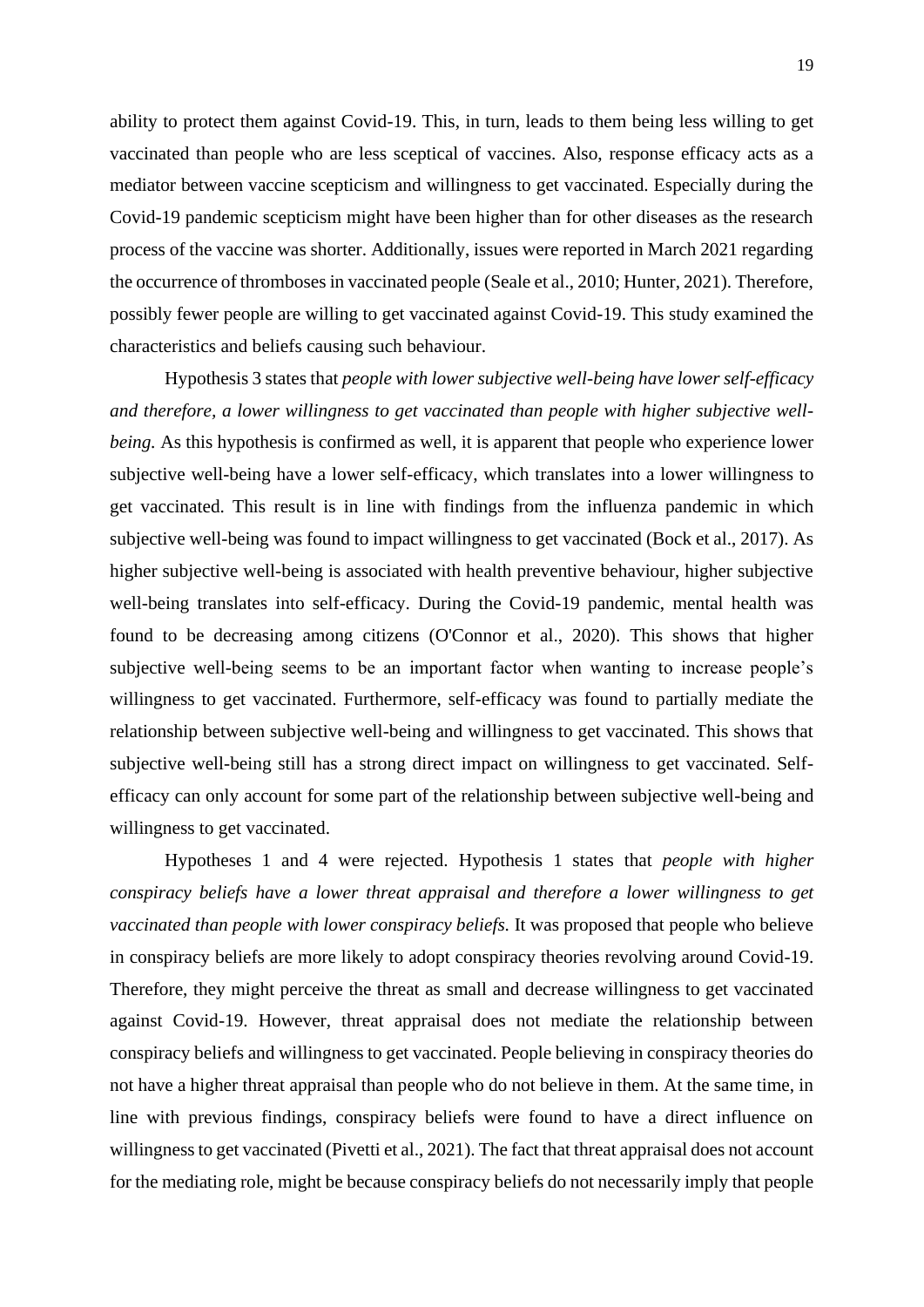rate the threat as being lower. For example, believing in the conspiracy theory that Covid-19 was purposely released by the pharmaceutical industry does not say anything about the actual threat. So, people might think that the disease was released on purpose, but also think that the threat is actually higher. In fact, from their point of view, it could also make sense to rate the threat of the disease as high because more dangerous diseases would lead to more profit for pharmaceutical companies.

Hypothesis 4, which states that *people with higher self-regulation have lower costs of adaptive behaviour and therefore a higher willingness to get vaccinated than people with lower self-regulation*, was not confirmed in this sample*.* The proposed hypothesis was based on the association of self-regulation with accepting short-term costs for long-term benefits which would then translate into a higher willingness to get vaccinated (Bock et al., 2017). However, this effect is not mediated by costs of adaptive behaviour in this sample. This might be caused by self-regulation being associated with accepting short-term sacrifices to have long-term benefits. Consequently, possible side effects might not be seen as short-term sacrifices due to an often relatively short time of suffering from side effects (if even). Also, long-term benefits are not clearly defined regarding their time frame. For Covid-19 vaccinations, long-term benefits may already occur a few days after vaccination, causing some protection against severe courses of infection. Therefore, the short-term sacrifices are minimal compared to the benefits that often occur after a few days.

Even though this study produced several significant results, there are some limitations to the study. Firstly, this study made use of only a few constructs of the Protection Motivation Theory and not all of them. Protection Motivation Theory takes into account all of the constructs to determine protection motivation. In this study, singular constructs were picked and predicted protection motivation with every one of them individually. Furthermore, willingness to get vaccinated does not equal the number of people actually getting vaccinated as there is an intention-behaviour gap (Sheeran & Webb, 2016). Therefore, only the intention could be measured and not whether the intention will be translated into real-life behaviour. To account for that in further studies, a follow-up questionnaire could be added, asking participants whether they got vaccinated. By comparing this to their willingness to get vaccinated it can be measured how effective Protection Motivation Theory is in predicting vaccination behaviour. Additionally, this study worked with a very young and educated sample as the average age was 23 years and about 80% of the sample were students. This decreases the generalisation of the results onto older and less educated people. Therefore, a wider range of age groups and professions should be included in following studies.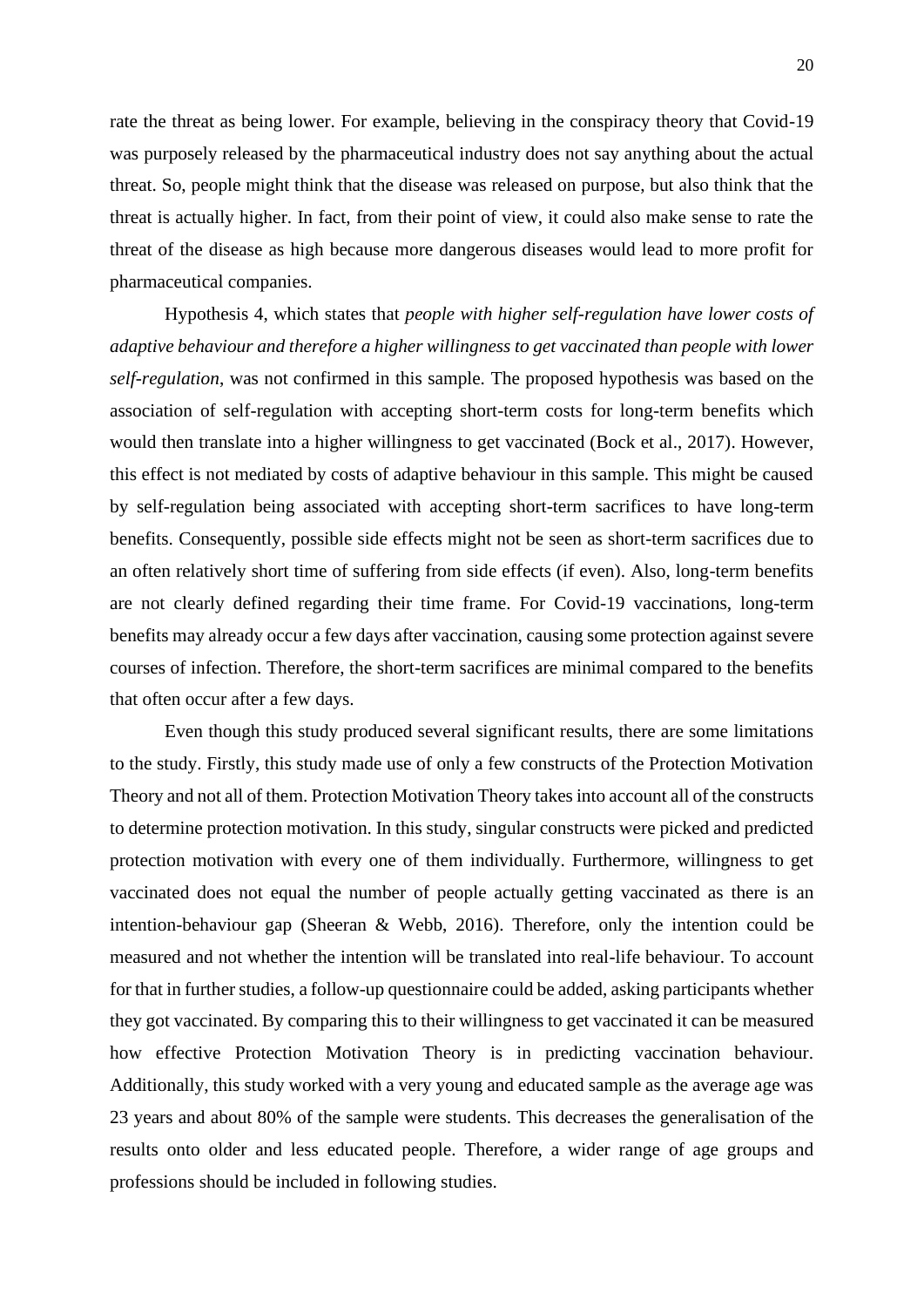Regarding the limitations of the study, further research should apply the whole Protection Motivation Theory on willingness to get vaccinated to account for all of the constructs of Protection Motivation Theory. This could enable a better overview of which factors influence willingness to get vaccinated the most. Furthermore, further research should also focus on determining the intention-behaviour gap for Covid-19 vaccination as this might translate to future pandemics as well. By doing so, a rough estimate of the gap could emphasise the percentage of people needed to be willing to get vaccinated to reach the minimum number of people who actually get vaccinated to reach herd immunity. Further research should also take different age groups into account. This sample was very young and therefore, the findings may not apply to other age groups as well. For example, this study found subjective well-being to be an important factor when determining willingness to get vaccinated. However, a prior study found that especially women and younger people experienced decreased mental well-being during the pandemic (O'Connor et al., 2020). Therefore, subjective well-being in this sample may have been lower and more influential compared to other samples. Furthermore, this sample was highly educated. Less educated samples may deliver different results. If people in higher educated samples are prone to believe in conspiracy theories, they may be able to distinguish that from reasonable arguments speaking in favour of getting vaccinated. For example, if someone believes that Covid-19 was released purposely to gain financial profit, they may still be able to perceive the disease as a threat nevertheless and get vaccinated. This may not apply to samples with lower education as they might not be able to distinguish between credible and unreliable sources as well. Furthermore, as this study tested every mediation effect separately instead of testing the complete model, future studies should test the complete model. The purpose of this study was to test whether the variables themselves have an impact on willingness to get vaccinated. Further studies should test the whole model based focusing on the relevant variables, in this case, vaccine scepticism, subjective well-being, response-efficacy and selfefficacy. Lastly, further research should focus on determining whether Protection Motivation Theory can predict willingness to get vaccinated for other pandemics and diseases. This could show whether the finding that Protection Motivation Theory can partially account as a mediator between individual characteristics and willingness to get vaccinated are generalisable.

There are several implications of this study for practice. Firstly, this study showed that Protection Motivation Theory constructs can partially account as a mediator for the relationship between individual characteristics such as vaccine scepticism and willingness to get vaccinated. Subsequently, Protection Motivation Theory can be used to determine whether people would get vaccinated in case of a pandemic or against a certain disease. Therefore, policies should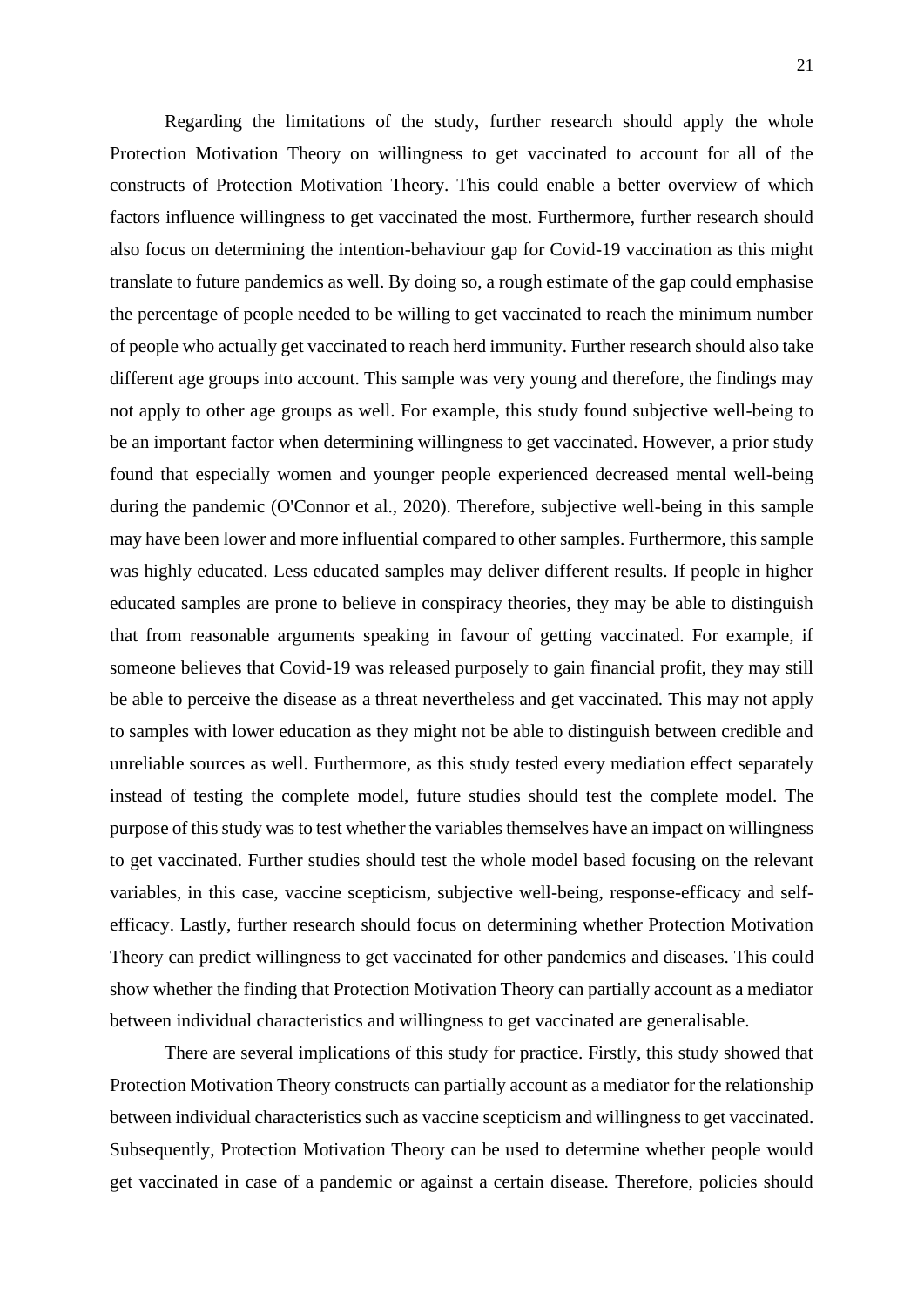focus on the constructs response-efficacy and self-efficacy when trying to convince more people to get vaccinated against Covid-19. If governments aim at increasing these two constructs, overall willingness to get vaccinated would increase. These two constructs could also be highly relevant for future pandemics if Protection Motivation Theory shows to apply to other diseases. Consequently, politics could improve the efficiency of their vaccination campaigns which would lead to fewer cases of infections and fewer deaths worldwide.

Moreover, this study found subjective well-being as being highly relevant for people's self-efficacy. If governments aim to increase subjective well-being in society (during the pandemic), self-efficacy could improve and, therefore, willingness to get vaccinated would increase. However, this is probably a long-term plan as increasing subjective well-being takes time. If future research finds that subjective well-being is relevant for other diseases or pandemics as well, politics could focus on offering more and better help to citizens at the beginning of a pandemic already. This would lead to more people wanting to get vaccinated as soon as a vaccine is available.

Furthermore, vaccine scepticism was found to influence response efficacy and, subsequently, willingness to get vaccinated. Politics should focus on decreasing vaccine scepticism in society to increase response efficacy to make more people willing to get vaccinated. If vaccine scepticism shows to be influential for other diseases as well, politics should aim interventions at decreasing scepticism in the population. However, this study only examined scepticism towards Covid-19 vaccinations which makes the results less generalisable as scepticism could be less for different vaccinations. Especially since it was declared that vaccinations could lead to an increased risk of thrombosis may lead to more vaccine scepticism towards Covid-19 vaccinations (Hunter, 2021) in March 2021. Following, politics first prohibited vaccinations with the given vaccine, only to allow vaccinations again shortly after. This may have increased vaccine scepticism as well. Politics should focus on more efficient crisis communication in these events to decrease vaccine scepticism and, therefore, increase response efficacy and willingness to get vaccinated.

In conclusion, this study showed that the constructs of the Protection Motivation Theory can explain the relationship between individual characteristics and willingness to get vaccinated during the Covid-19 pandemic. Response-efficacy and self-efficacy have been found to be influential on people's willingness to get vaccinated. These findings can be utilized by policymakers in their vaccination campaigns. Moreover, if these findings show to apply to future pandemics, politics may be prepared better in terms of their knowledge of what influences people's willingness to get vaccinated. Furthermore, subjective well-being has been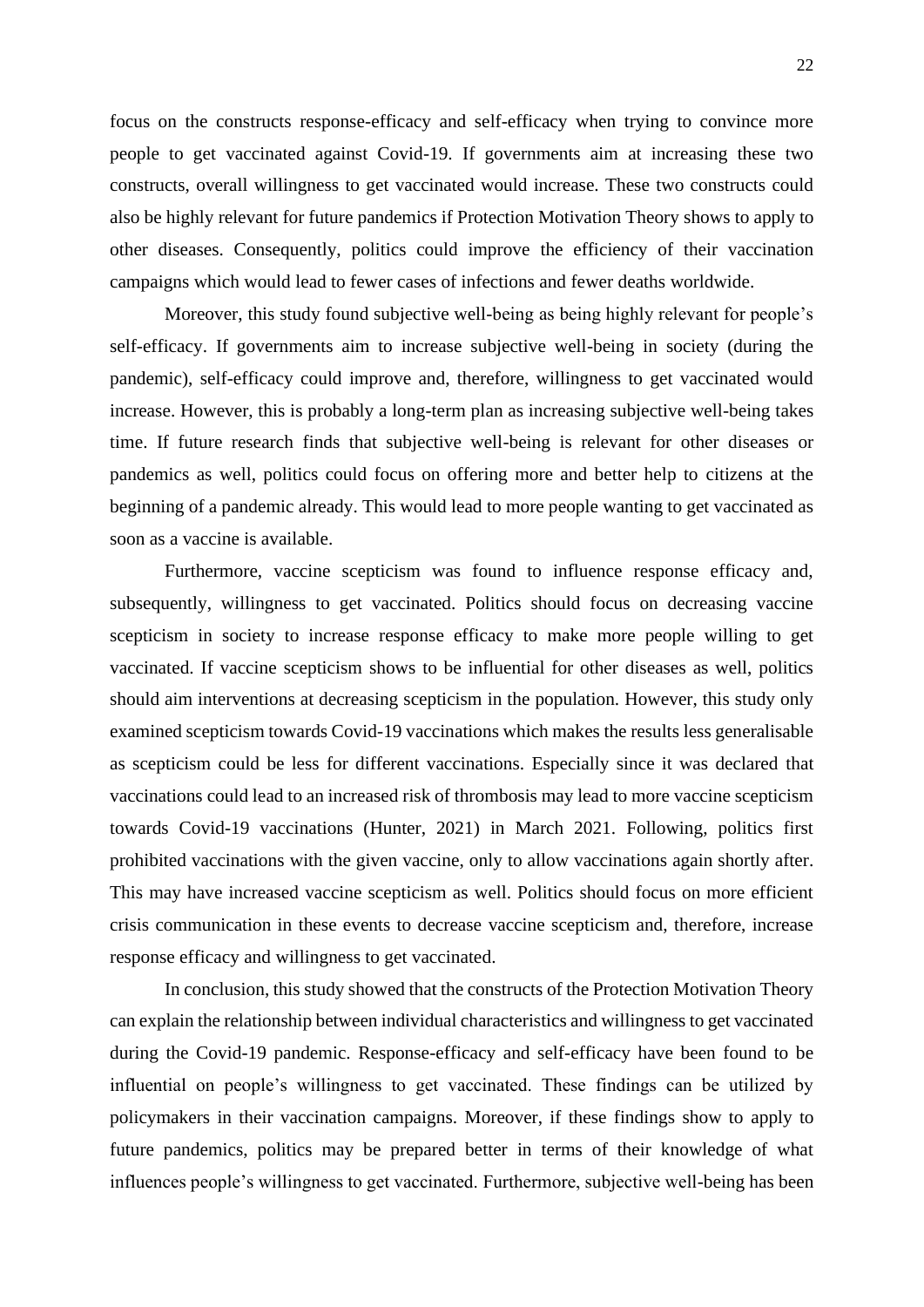found to influence self-efficacy and vaccine scepticism has been found to influence responseefficacy. These findings can also be used to increase willingness to get vaccinated if policy focuses on decreasing subjective well-being among citizens. The same accounts for vaccine scepticism, which needs to be reduced to increase response efficacy and, thus, willingness to get vaccinated.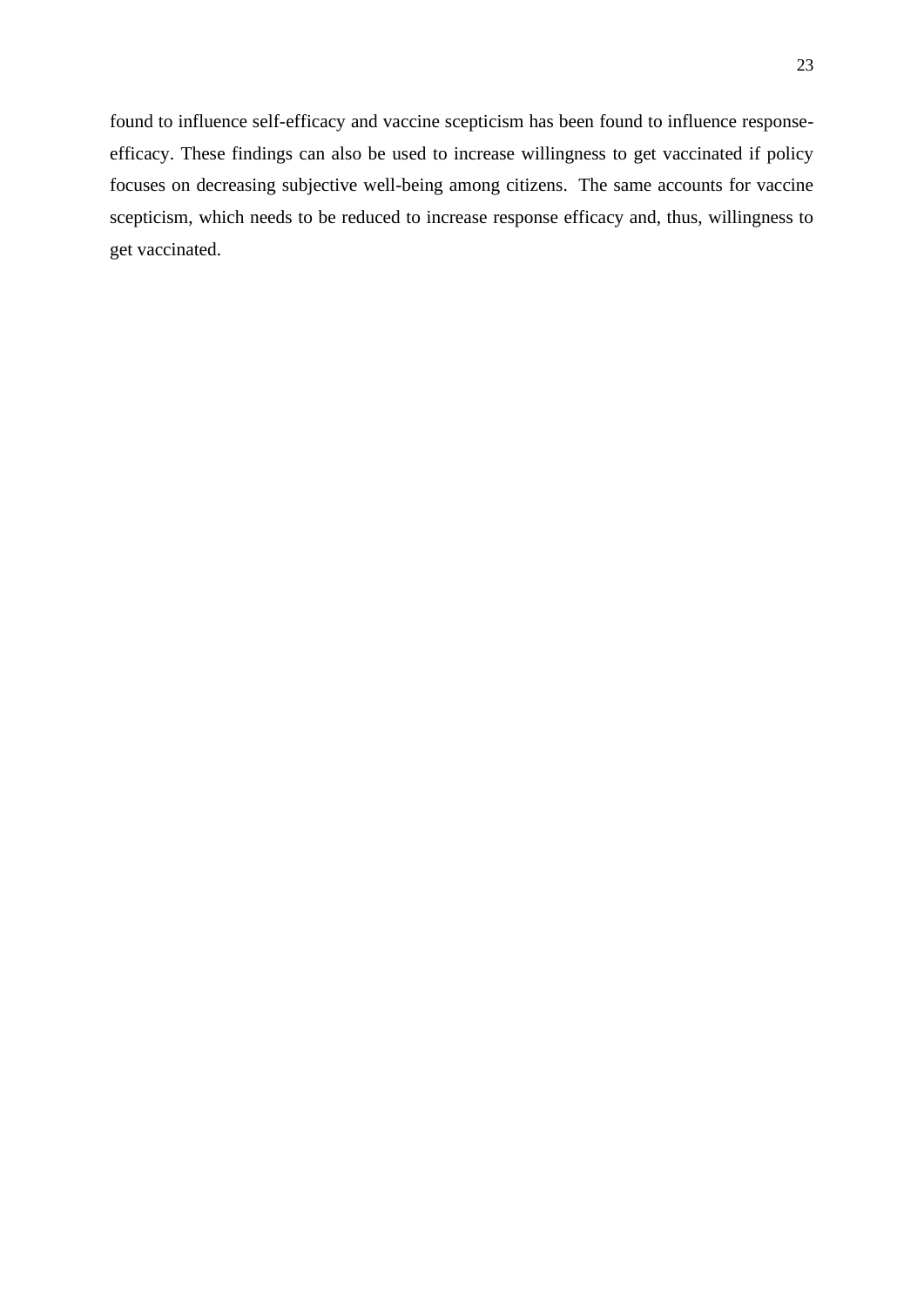#### **References**

- Allen, A., & Butler, R. (2020). The challenge of vaccination hesitancy and acceptance: an overview.
- Bock, J.-O., Hajek, A., & König, H.-H. (2017). Psychological determinants of influenza vaccination. *BMC geriatrics, 17*(1), 1-10. https://doi.org/10.1371/journal.pone.0191728
- Brotherton, R., French, C., & Pickering, A. (2013). Measuring belief in conspiracy theories: the generic conspiracist beliefs scale [original research]. *Frontiers in Psychology, 4*(279). https://doi.org/10.3389/fpsyg.2013.00279
- Chatterjee, A. (2008). Vaccine safety: genuine concern or a legacy of unfounded skepticism? *Expert review of vaccines, 7*(3), 275-277. https://doi.org/10.1586/14760584.7.3.275
- Boer, H., & Seydel, E. R. (1996). Protection motivation theory. In M. Conner, & P. Norman (Eds.), *Predicting Health Behaviour: Research and Practice with Social Cognition Models. Eds. Mark Conner, Paul Norman* (pp. 95-120). Open University Press
- Diener, E. (1984). Subjective well-being. *Psychological Bulletin, 95*(3), 542-575. https://doi.org/10.1037//0033-2909.95.3.542
- Earnshaw, V. A., Eaton, L. A., Kalichman, S. C., Brousseau, N. M., Hill, E. C., & Fox, A. B. (2020). COVID-19 conspiracy beliefs, health behaviors, and policy support. *Translational Behavioral Medicine, 10*(4), 850-856. https://doi.org/10.1093/tbm/ibaa090
- Hunter, P. R. (2021). Thrombosis after covid-19 vaccination. *The BMJ*, 373, https://doi.org/10.1136/bmj.n958
- Jolley, D., & Douglas, K. M. (2014). The effects of anti-vaccine conspiracy theories on vaccination intentions. *PloS one, 9*(2), e89177. https://doi.org/10.1371/journal.pone.0089177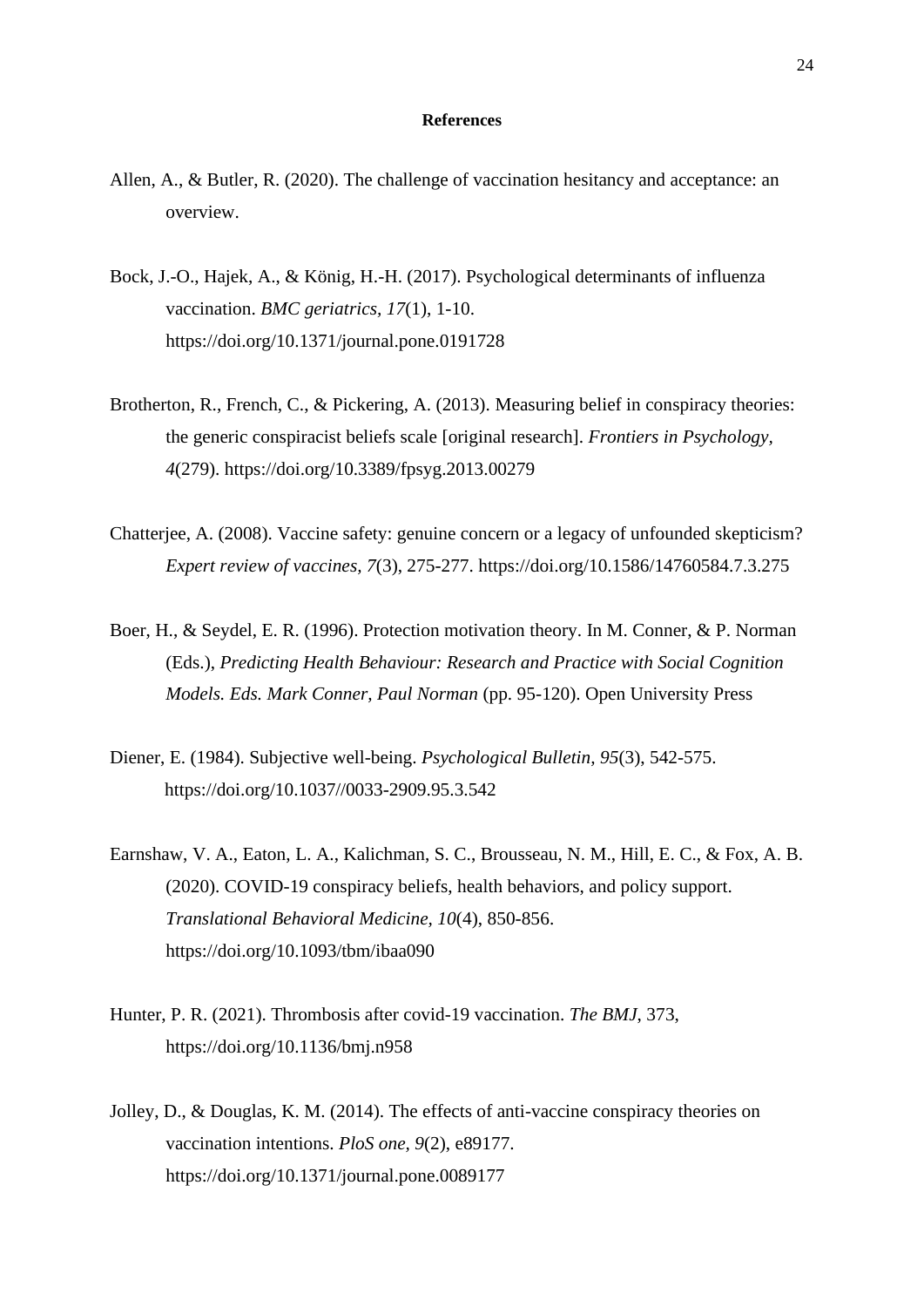- Knoll, M. D., & Wonodi, C. (2021). Oxford–AstraZeneca COVID-19 vaccine efficacy. *The Lancet, 397*(10269), 72-74. https://doi.org/10.1016/S0140-6736(20)32623-4
- LaCour, M., & Davis, T. (2020). Vaccine skepticism reflects basic cognitive differences in mortality-related event frequency estimation. *Vaccine*, *38*(21), 3790–3799. https://doi.org/10.1016/j.vaccine.2020.02.052
- Lwin, M. O., & Saw, S. M. (2007). Protecting children from myopia: a pmt perspective for improving health marketing communications. *Journal of Health Communication*, *12*(3), 251–268. https://doi.org/10.1080/10810730701266299
- MacDonald, N. E. (2015). Vaccine hesitancy: Definition, scope and determinants. *Vaccine, 33*(34), 4161-4164. https://doi.org/10.1016/j.vaccine.2015.04.036
- Mahase, E. (2020). Covid-19: UK approves Pfizer and BioNTech vaccine with rollout due to start next week. *The BMJ, 371*, m4714. https://doi.org/10.1136/bmj.m4714
- Manheim, D. (2018). Questioning estimates of natural pandemic risk. *Health Security*, *16*(6), 381–390. https://doi.org/10.1089/hs.2018.0039
- O'Connor, R. C., Wetherall, K., Cleare, S., McClelland, H., Melson, A. J., Niedzwiedz, C. L., O'Carroll, R. E., O'Connor, D. B., Platt, S., & Scowcroft, E. (2020). Mental health and well-being during the COVID-19 pandemic: longitudinal analyses of adults in the UK COVID-19 Mental Health & Wellbeing study. *The British Journal of Psychiatry*, 1-8. https://doi.org/10.1192/bjp.2020.212
- Pichardo-Martinez, M. C., Berben, A. B. G., De La Fuente, J., & Martinez-Vicente, J. M. (2014). Factor structure of the self-regulation questionnaire (srq) at spanish universities. *Spanish Journal of Psychology*, *17*. https://doi.org/10.1017/sjp.2014.63
- Pivetti, M., Melotti, G., Bonomo, M., & Hakoköngäs, E. (2021). Conspiracy Beliefs and Acceptance of COVID-Vaccine: An exploratory study in italy. *Social Sciences, 10*(3), 108. https://doi.org/10.3390/socsci10030108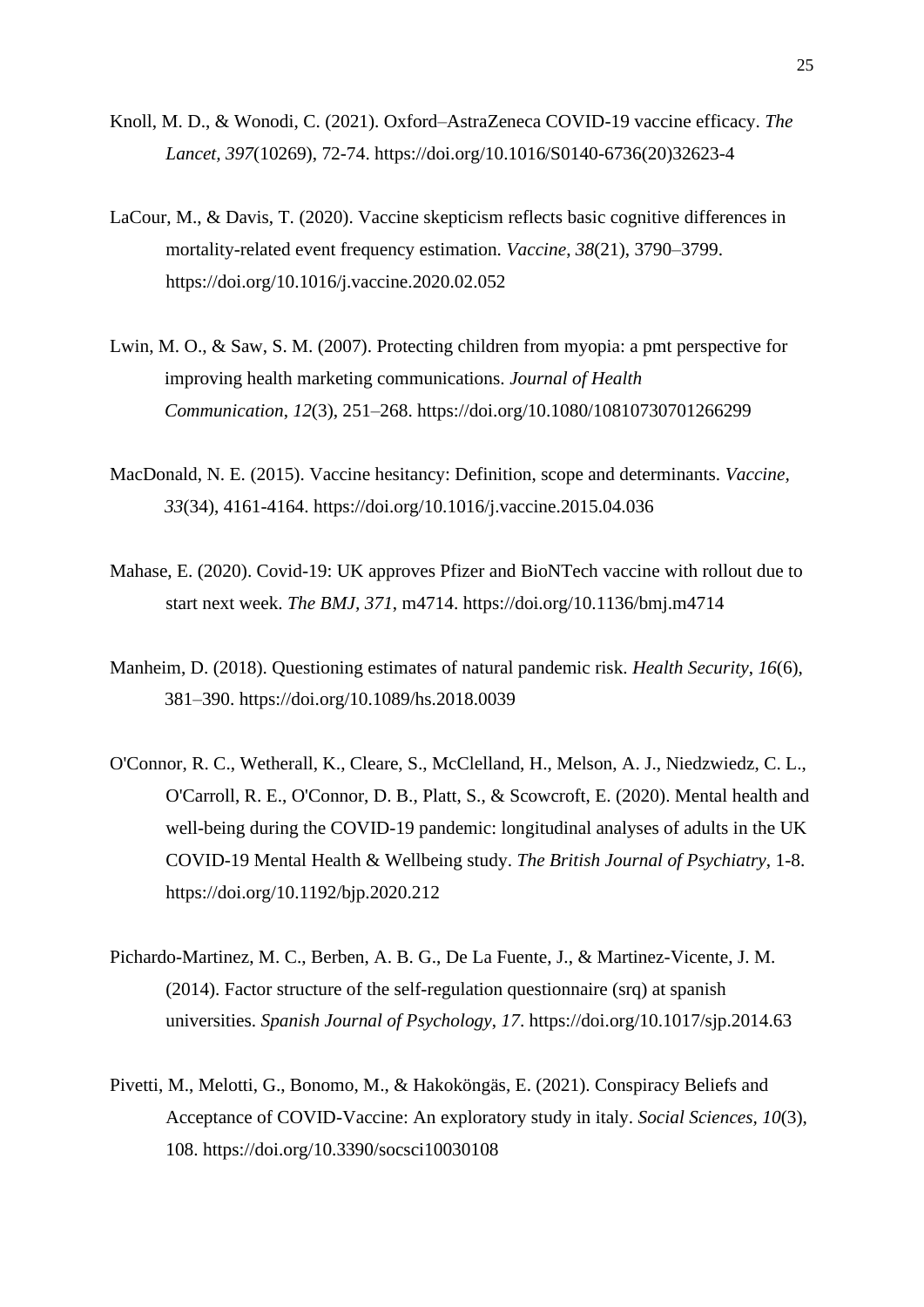- Polack, F. P., Thomas, S. J., Kitchin, N., Absalon, J., Gurtman, A., Lockhart, S., Perez, J. L., Pérez Marc, G., Moreira, E. D., Zerbini, C., Bailey, R., Swanson, K. A., Roychoudhury, S., Koury, K., Li, P., Kalina, W. V., Cooper, D., Frenck, R. W., Hammitt, L. L., Türeci, Ö., Nell, H., Schaefer, A., Ünal, S., Tresnan, D. B., Mather, S., Dormitzer, P. R., Şahin, U., Jansen, K. U., & Gruber, W. C. (2020). Safety and efficacy of the BNT162b2 mRNA covid-19 vaccine. *New England Journal of Medicine, 383*(27), 2603-2615. https://doi.org/10.1056/NEJMoa2034577
- Pontin, E., Schwannauer, M., Tai, S., & Kinderman, P. (2013). A uk validation of a general measure of subjective well-being: the modified bbc subjective well-being scale (bbcswb). *Health and Quality of Life Outcomes*, *11*(1), 150–150. https://doi.org/10.1186/1477-7525-11-150
- Rod, J., Oviedo-Trespalacios, O., & Cortes-Ramirez, J. (2020). A brief-review of the risk factors for covid-19 severity. *Revista de saude publica, 54*, 60. https://doi.org/10.11606/s1518-8787.2020054002481
- Sallam, M. (2021). COVID-19 Vaccine hesitancy worldwide: A Concise systematic review of vaccine acceptance rates. *Vaccines, 9*(2), 160. https://doi.org/10.3390/vaccines9020160
- Seale, H., Heywood, A. E., McLaws, M.-L., Ward, K. F., Lowbridge, C. P., Van, D., & MacIntyre, C. R. (2010). Why do I need it? I am not at risk! Public perceptions towards the pandemic (H1N1) 2009 vaccine. *BMC infectious diseases, 10*(1), 1-9. https://doi.org/10.1186/1471-2334-10-99
- Sheeran, P., & Webb, T. L. (2016). The Intention–Behavior Gap. *Social and Personality Psychology Compass, 10*(9), 503-518. https://doi.org/https://doi.org/10.1111/spc3.12265
- Sherman, S. M., Smith, L. E., Sim, J., Amlôt, R., Cutts, M., Dasch, H., Rubin, G. J., & Sevdalis, N. (2020). COVID-19 vaccination intention in the UK: results from the COVID-19 vaccination acceptability study (CoVAccS), a nationally representative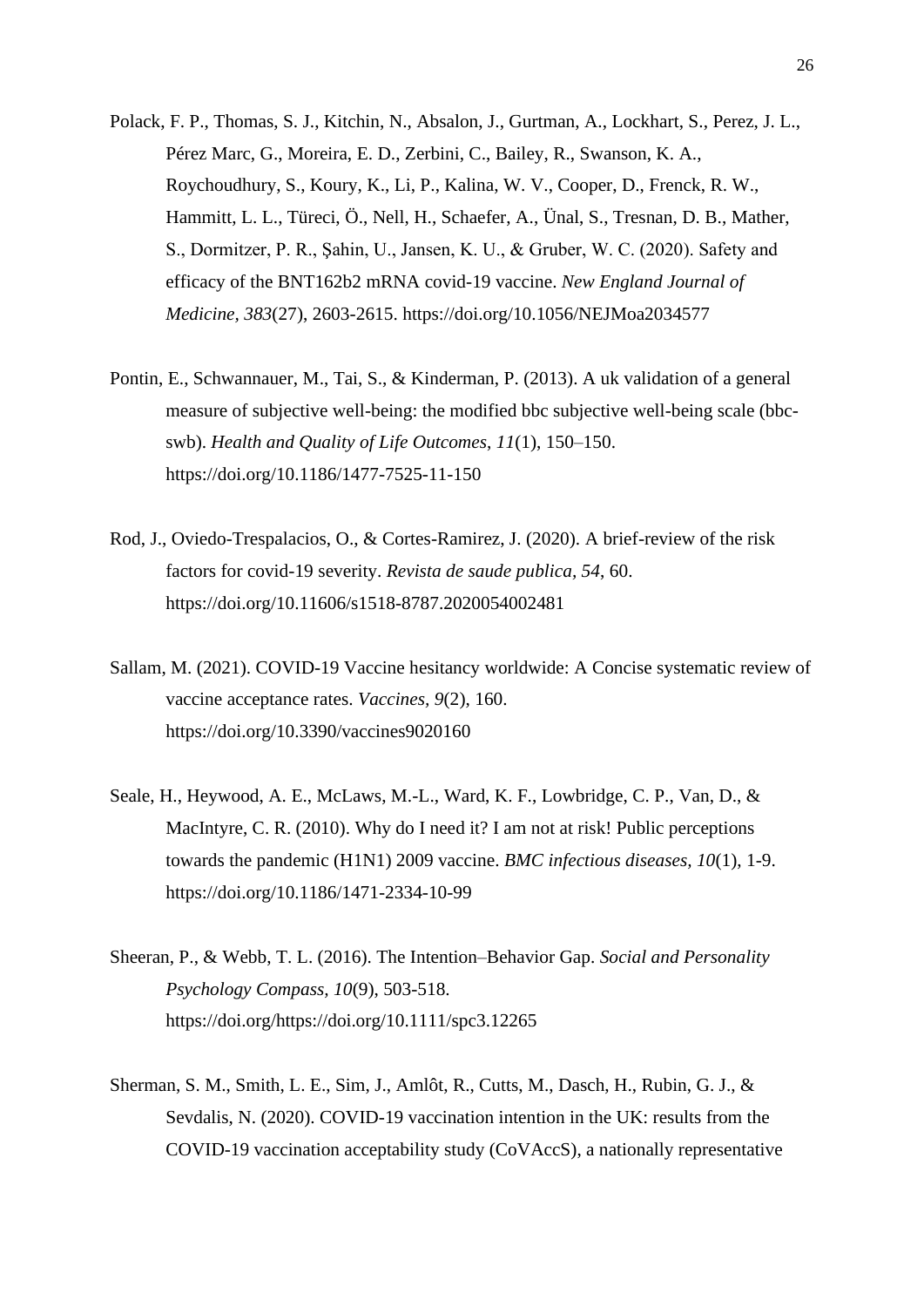cross-sectional survey. *Human vaccines & immunotherapeutics*, 1-10. https://doi.org/10.1080/21645515.2020.1846397

- Stone, E. G., Morton, S. C., Hulscher, M. E., Maglione, M. A., Roth, E. A., Grimshaw, J. M., Mittman, B. S., Rubenstein, L. V., Rubenstein, L. Z., & Shekelle, P. G. (2002). Interventions that increase use of adult immunization and cancer screening services: a meta-analysis. *Annals of internal medicine, 136*(9), 641-651. https://doi.org/10.7326/0003-4819-136-9-200205070-00006
- Tanaya, K., Prerit, S., Pooja, P., Rajat, A., Swapnil, R., & Abhishek, M. (2020). Covid-19: a review of protective measures. *Cancer Research, Statistics, and Treatment*, *3*(2), 244– 253. https://doi.org/10.4103/CRST.CRST\_172\_20
- Vardoulakis, S., Sheel, M., Lal, A., & Gray, D. (2020). COVID-19 environmental transmission and preventive public health measures. *Australian and New Zealand Journal of Public Health, 44*(5), 333-335. https://doi.org/10.1111/1753-6405.13033
- Venkatachary, S. K., Prasad, J., Samikannu, R., Baptist, L. J., Alagappan, A., & Ravi, R. (2020). COVID-19-an insight into various impacts on health, society and economy. *International Journal of Economics and Financial Issues, 10*(4), 39. https://doi.org/10.32479/ijefi.9925
- Vohs, K. D., & Baumeister, R. F. (2016). *Handbook of self-regulation: Research, theory, and applications*. Guilford Publications.
- World Health Organization. (2017). The power of vaccines: Still not fully utilized. https://www.who.int/publications/10-year-review/vaccines/en
- World Health Organisation. (2020, October 12). Coronavirus disease (Covid-19). Retrieved February, 25, 2021, from https://www.who.int/news-room/q-a-detail/coronavirusdisease-covid-19
- World Health Organisation. (2021, June 17). WHO coronavirus disease (COVID-19) Dashboard. Retrieved June, 17, 2021 from https://covid19.who.int/